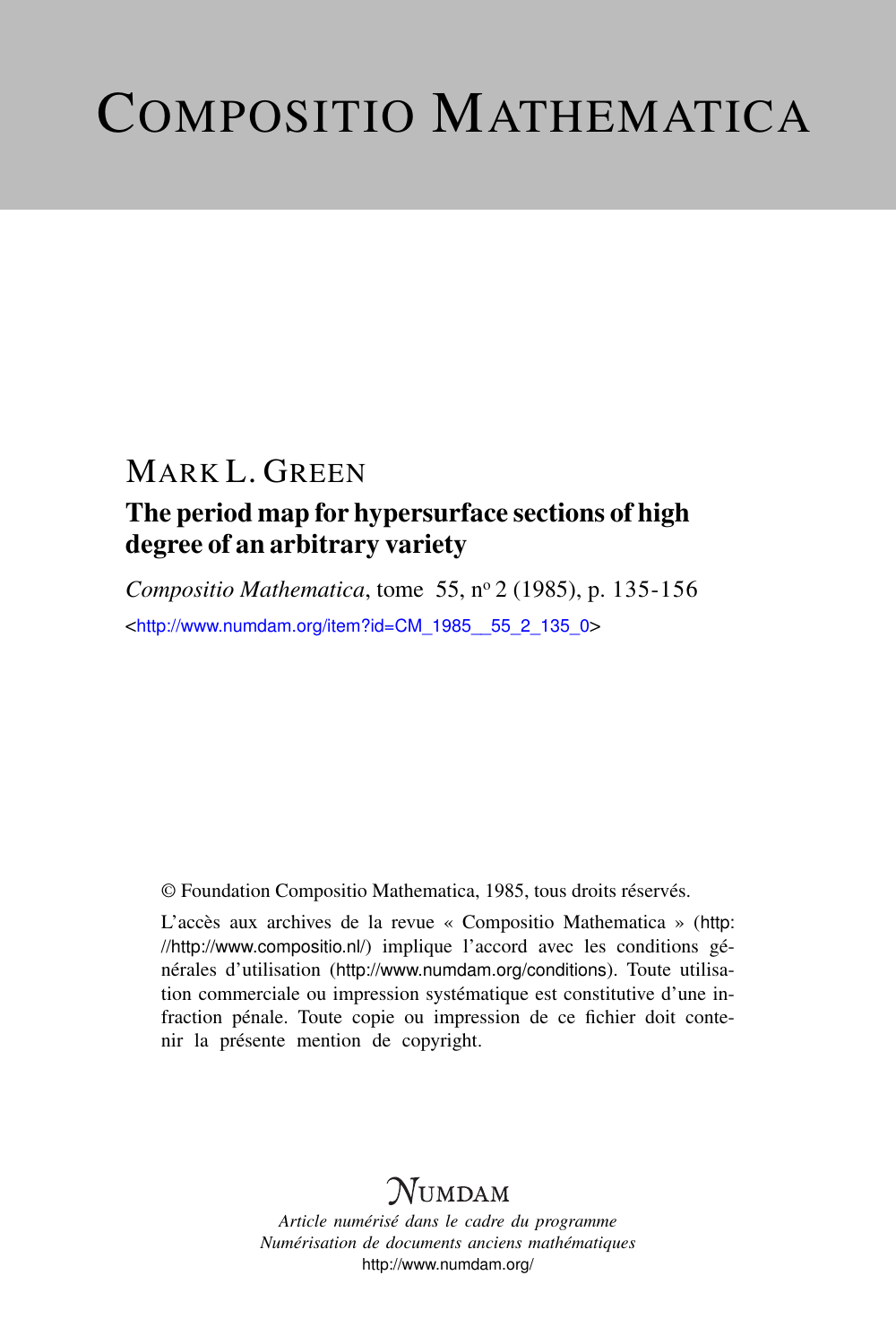#### THE PERIOD MAP FOR HYPERSURFACE SECTIONS OF HIGH DEGREE OF AN ARBITRARY VARIETY

#### Mark L. Green \*

#### **Introduction**

In this paper, for a fixed projective variety  $Y$ , we will say that a property holds for *sufficiently ample* analytic line bundles  $L \rightarrow Y$  if there exists an ample bundle  $L_0 \rightarrow Y$  so that the property holds for all L on Y with  $L > L_0$ , i.e.  $L \otimes L_0^{-1}$  ample. We will denote this by saying the property holds for  $L \gg 0$ .

We will prove two theorems:

THEOREM  $0.1$ : Let Y be a smooth complete algebraic variety of dimension  $\geq 2$ . Then for  $L \rightarrow Y$  a sufficient ample line bundle, the Local Torelli Theorem is true for any smooth  $Z$  in the linear system  $|L|$ .

REMARK: What we will actually show is that the map

$$
H^{1}(Z, \Theta_{Z}) \stackrel{P_{*}}{\to} \text{Hom}\big(H^{0}(Z, K_{Z}), H^{1}(Z, \Omega_{Z}^{n-1})\big) \tag{0.2}
$$

is injective, where  $n = \dim Z$ ; this is one piece of the derivative of the period map. Note that we are considering all first order deformations of  $Z$  and not just those arising by varying  $Z$  to first order in the linear system  $|L|$ .

THEOREM 0.3: Let Y be a smooth complete algebraic variety of dimension  $\geq 2$ ,  $L \rightarrow Y$  a sufficiently ample line bundle. Assume  $K_Y$  is very ample. Let

$$
G = \{ f \in \text{Aut}_{hol}(Y) | f^*(L) \simeq L \}
$$
\n
$$
(0.4)
$$

Then the period map has degree 1 on its domain in

$$
\mathbf{P}(H^0(Y,L))/G.
$$

\* Research partially supported by NSF Grant MCS 82-00924.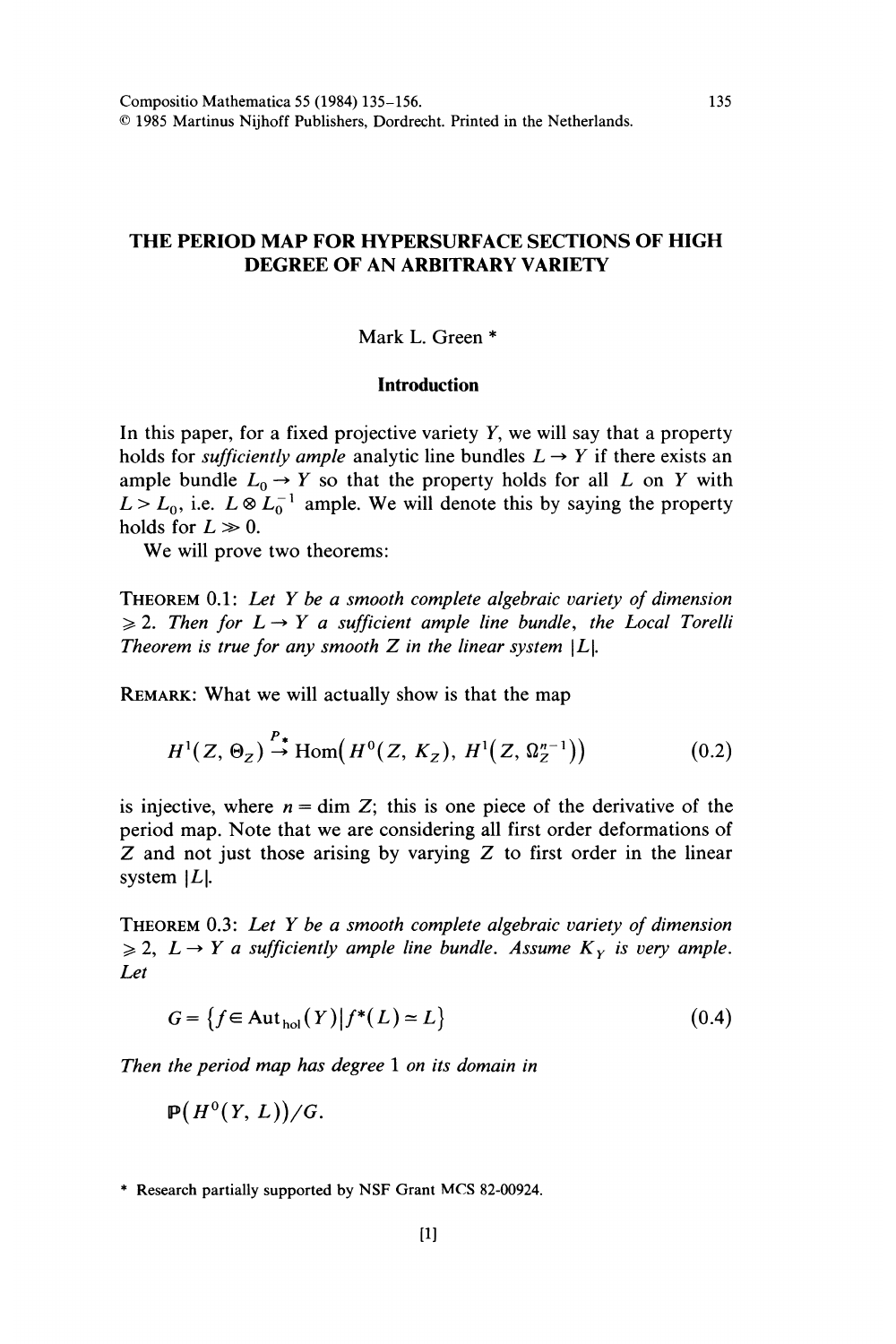What we will actually show is stronger than (0.3). To state exactly what is proved, we make the following definition:

DEFINITION 0.5: Let  $V_1, \ldots, V_k$  be vector spaces. We say that two elements

 $\alpha, \beta \in V_1 \otimes V_2 \otimes \ldots \otimes V_k$ 

are GL-equivalent if they lie in the same orbit of  $GL(V_1) \times \ldots \times GL(V_k)$ .

Let

 $T\subseteq H^1(Z,\Theta_z)$ 

be the image of  $H^0(Y, L)$ . The highest piece of the derivative of the period map  $P_{\ast, z}$  may be regarded as an element

$$
P_{*,Z} \in T^* \otimes H^0(Z, K_Z)^* \otimes H^1(Z, \Omega_Z^{n-1})
$$

Let

$$
\mathbb{P}(H^0(Y, L))_{ns} \leftrightarrow \{\text{smooth, reduced } Z \in |L|\}.
$$

Then what will actually be shown is that

If  $|K_{y}|$  is very ample, then for L a sufficiently ample line  $(0.6)$ bundle, the map

$$
\mathbb{P}\left(H^{0}(Y, L)\right)_{ns}/G
$$
\n
$$
\rightarrow \frac{T^{*} \otimes H^{0}(Z, K_{Z})^{*} \otimes H^{1}(Z, \Omega_{Z}^{n-1})}{GL(T^{*}) \times GL\left(H^{0}(Z, K_{Z})^{*}\right) \times GL\left(H^{1}(Z, \Omega_{Z}^{n-1})\right)}\tag{0.7}
$$

is injective.

These theorems settle a conjecture in [C-G-Gr-H]; the method of proof of (0.1) is essentially a resurgence of an idea that occurs there. The proof of (0.3) is inspired by Donagi's proof of a similar result for hypersurfaces in projective space  $[D]$ .

The author is grateful to Ron Donagi and Phillip Griffiths for their help and encouragement.

#### §1. Hodge theory on a hypersurface of high degree

Given a short exact sequence of vector spaces

 $0 \rightarrow A \rightarrow B \rightarrow C \rightarrow 0$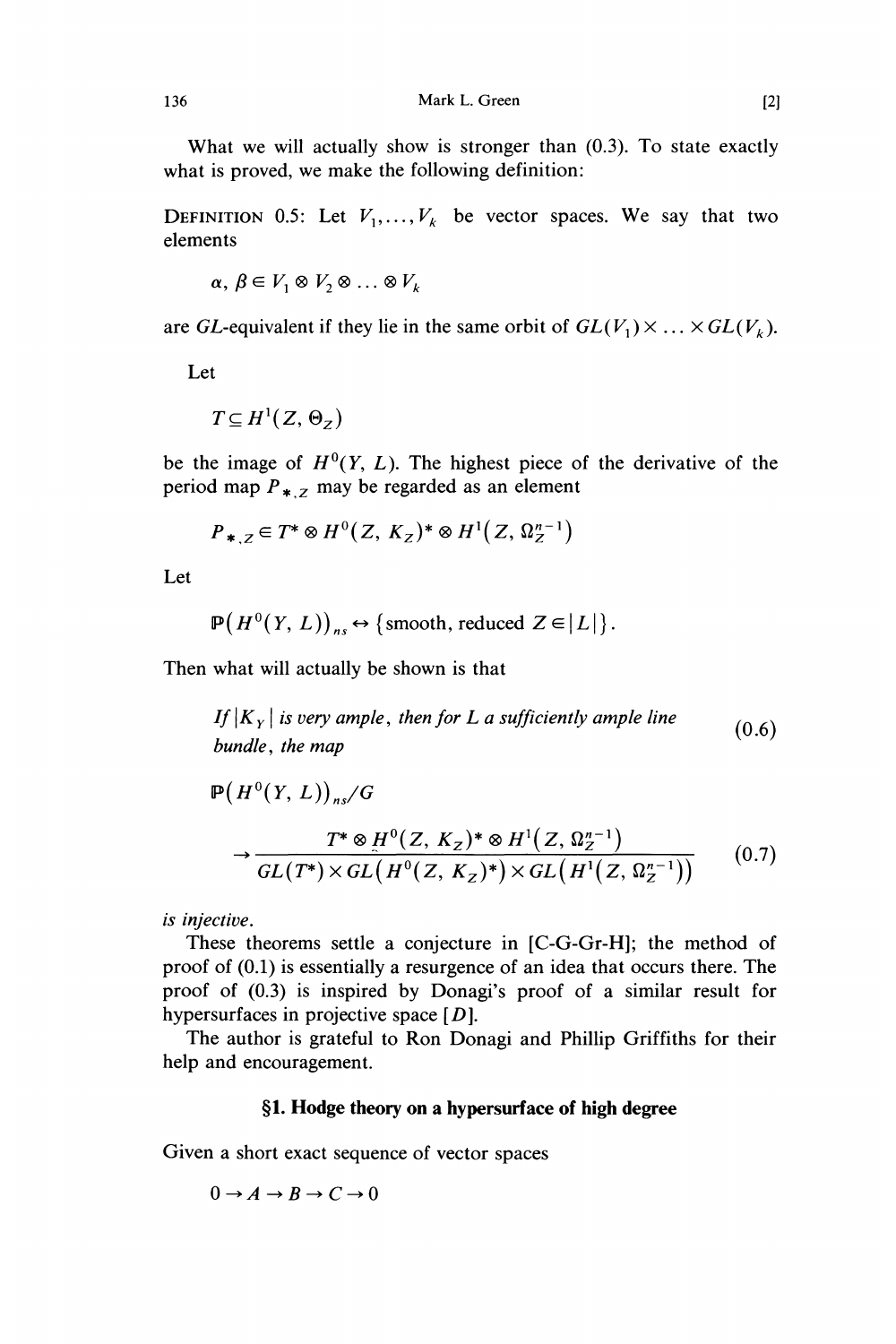there is a long exact sequence

$$
0 \to S^k A \to B \otimes S^{k-1} A \to \dots \to \Lambda^{k-1} B \otimes A \to \Lambda^k B \to \Lambda^k C \to 0
$$
(1.1)

for any  $k \ge 1$ . If Y is a compact complex manifold of dimension m and  $Z \subset Y$  is a smooth submanifold of dimension *n* with normal bundle  $N_Z$ in Y, we have a short exact sequence

$$
0 \to N_Z^* \to \Omega^1_Y \otimes \mathcal{O}_Z \to \Omega^1_Z \to 0. \tag{1.2}
$$

Thus we have, for any  $p \ge 1$ , long exact sequences

$$
0 \to S^p N_Z^* \to \dots \to \Omega_Y^{p-1} \otimes N_Z^* \to \Omega_Y^p \otimes \mathcal{O}_Z \to \Omega_Z^p \to 0. \tag{1.3}
$$

The exact sequences (1.3) turn out to be quite useful in computations whenever we have an explicit form for  $N_z$ , most notably in the case of complete intersections. To use these sequences, we need:

LEMMA 1.4: Let

$$
0 \to F_1 \xrightarrow{f_1} F_2 \xrightarrow{f_2} \dots \to F_{k-1} \xrightarrow{f_{k-1}} F_k \to 0
$$

be an exact sequence of vector bundles on a compact complex manifold Z. Then there is a spectral sequence abutting to zero with

$$
E_1^{p,q} = H^q(Z, F_p)
$$
  
\n
$$
E_2^{p,q} = \frac{\ker\left(H^q(Z, F_p) \stackrel{f_p*}{\to} H^q(Z, F_{p+1})\right)}{\operatorname{im}\left(H^q(Z, F_{p-1}) \stackrel{f_{p-1}*}{\to} H^q(Z, F_p)\right)}.
$$

PROOF: Consider the bigraded complex

$$
B^{p,q} = \mathscr{A}^{0,q}(Z, F_p)
$$

where  $\mathscr{A}^{0,q}$  denotes  $\mathscr{C}^{\infty}(0, q)$ -forms, with maps

$$
B^{p,q} \xrightarrow{d} B^{p+1,q} \quad d = f_{p*}
$$
  

$$
B^{p,q} \xrightarrow{\delta} B^{p,q+1} \quad \delta = \overline{\delta}.
$$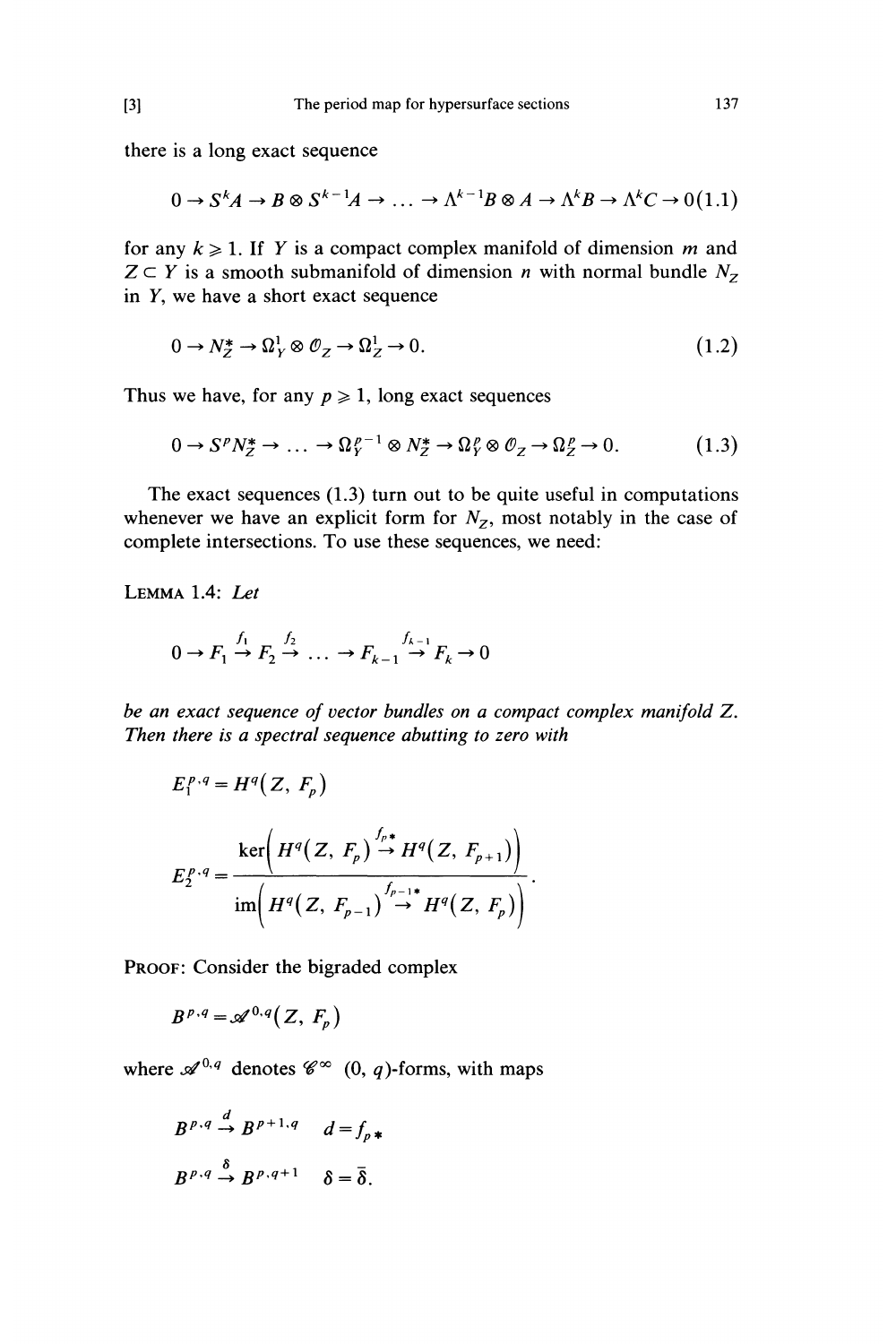There is then (see [G-H]) a pair of spectral sequences  $'E_r^{p,q},''E_r^{p,q}$  having the same abutment, with

$$
'E_1^{p,q} = H_d^p(B^{q,q}), \quad 'E_2^{p,q} = H_g^p H_d^p(B^{q,q})
$$
  
 $"E_1^{p,q} = H_g^q(B^{p,q}), \quad "E_2^{p,q} = H_d^p H_g^q(B^{q,q}).$ 

The rows of  $B^{\cdots}$  are exact, so

$$
{}^{\prime}E_1^{p,q}=0 \qquad \text{for all} \quad p,\,q.
$$

Thus the spectral sequence ' $E_r^{p,q}$  abuts to zero, and hence so does " $E_r^{p,q}$ . Furthermore,

"
$$
E_1^{p,q} = H^q(Z, F_p)
$$
  
"
$$
E_2^{p,q} = \frac{\ker\left(H^q(Z, F_p) \stackrel{f_p \ast}{\to} H^q(Z, F_{p+1})\right)}{\operatorname{im}\left(H^q(Z, F_{p-1}) \stackrel{f_{p-1} \ast}{\to} H^q(Z, F_p)\right)}
$$

This completes the proof of the lemma.  $\square$ 

LEMMA 1.5: Let Y be a compact Kähler manifold and  $Z \subset Y$  a complex submanifold of dimension n. If

$$
H^{i}(Z, \Omega_{Y}^{j} \otimes S^{m} N_{Z}^{*}) = 0 \quad \text{for all} \quad i < n, 0 \leq j \leq n, 1 \leq m \leq n
$$
\n
$$
(1.6)
$$

then

$$
H^{p,q}(Z) \simeq H^q(Z, \Omega_Y^p \otimes \mathcal{O}_Z) \qquad \text{if} \quad p+q < n \tag{1.7}
$$

and there is a short exact sequence

$$
0 \to \left(\frac{H^{n-p}(Z, \Omega_Z^p)}{\text{im } H^{n-p}(Z, \Omega_Y^p \otimes \mathcal{O}_Z)}\right)
$$
  

$$
\to \left(\frac{H^0(Z, S^p N_Z \otimes K_Z)}{\text{im } H^0(Z, S^{p-1} N_Z \otimes \Theta_Y \otimes K_Z)}\right)^*
$$
  

$$
\to \left(\text{ker } H^{n+1-p}(Z, \Omega_Y^p \otimes \mathcal{O}_Z)\right) \to H^{n+1-p}(Z, \Omega_Z^p) \to 0. \quad (1.8)
$$

PROOF: We apply Lemma 1.4 to the exact sequence (1.3), taking  $p = \overline{p}$ .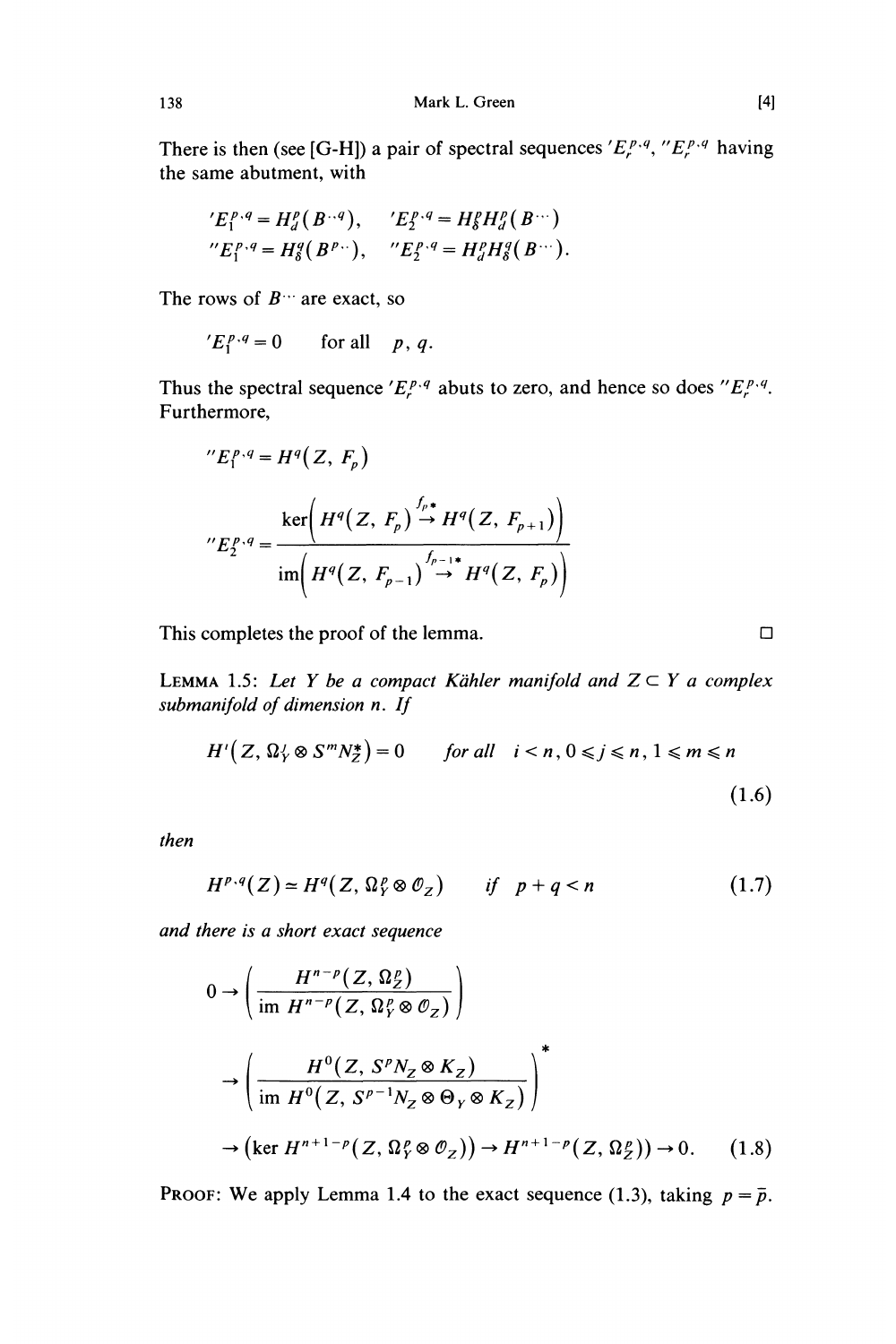We obtain a spectral sequence which abuts to zero whose  $E_1$  term looks as follows:

$$
\begin{array}{c}\n q \\
 n \\
 \vdots \\
 n+1-p \\
 n-p \\
 \vdots \\
 0\n\end{array}\n\qquad\n\begin{array}{c}\n H^n(Z, S^{\overline{p}}N_Z^*) \quad \bullet H^n(Z, S^{\overline{p}-1}N_Z^*\otimes \Omega_Y^1) \\
 \vdots \\
 H^{n+1-\overline{p}}(Z, \Omega_Y^{\overline{p}}\otimes \mathcal{O}_Z) \quad \bullet H^{n+1-\overline{p}}(Z, \Omega_Z^{\overline{p}}) \\
 \vdots \\
 H^{n-\overline{p}}(Z, \Omega_Y^{\overline{p}}\otimes \mathcal{O}_Z) \quad \bullet H^{n+\overline{p}}(Z, \Omega_Z^{\overline{p}})\n\end{array}
$$

The only non-zero differentials emerging from the position  $(0, n)$  are  $d_1$ ,  $d_{p-1}$ , and  $d_p$ . The only non-zero differentials whose target is the position  $(\bar{p} + 1, n - \bar{p})$  are  $d_1$  and  $d_p$ . We thus obtain maps

$$
\begin{cases}\n\ker\left(H^n(Z, S^p N_Z^*) \to H^n(Z, S^{p-1} N_Z^* \otimes \Omega_Y^1)\right) \xrightarrow{d_{p-1}} \\
\ker\left(H^{n+1-p}(Z, \Omega_Y^p \otimes \mathcal{O}_Z) \to H^{n+1-p}(Z, \Omega_Z^p)\right) \\
\ker d_{p-1} \xrightarrow{d_p} \left(\frac{H^{n-p}(Z, \Omega_Z^p)}{\text{im } H^{n-p}(Z, \Omega_Y^p \otimes \mathcal{O}_Z)}\right)\n\end{cases} \tag{1.9}
$$

where the second map is an isomorphism because the spectral sequence abuts to zero. Using Serre Duality, (1.9) gives (1.8).

There are no non-zero differentials other than  $d_1$  coming into the positions  $(\bar{p}, \bar{q})$  and  $(\bar{p} + 1, \bar{q})$  if  $\bar{q} < n - \bar{p}$ . This shows (1.7) and completes the proof of Lemma 1.5.  $\Box$ 

A result similar to this is:

LEMMA 1.10: Let Y be a compact Kähler manifold and  $Z \subset Y$  a complex submanifold of dimension n. If

$$
H^{i}(Z, \Omega^{j}_{Y} \otimes S^{m} N_{Z}^{*} \otimes K_{Z}^{-1}) = 0
$$
  
for  $0 < i < n, 1 \le j \le n, 1 \le m \le n - 2$ 

then

$$
H^{1}(Z, \Theta_{Z}) \simeq \left(\frac{H^{0}(Z, S^{n-1}N_{Z} \otimes K_{Z}^{2})}{\text{im } H^{0}(Z, S^{n-2}N_{Z} \otimes \Theta_{Y} \otimes K_{Z}^{2})}\right)^{2}
$$
(1.12)

**PROOF:** We take the exact sequence (1.3) for  $p = n - 1$  and tensor with

 $[5]$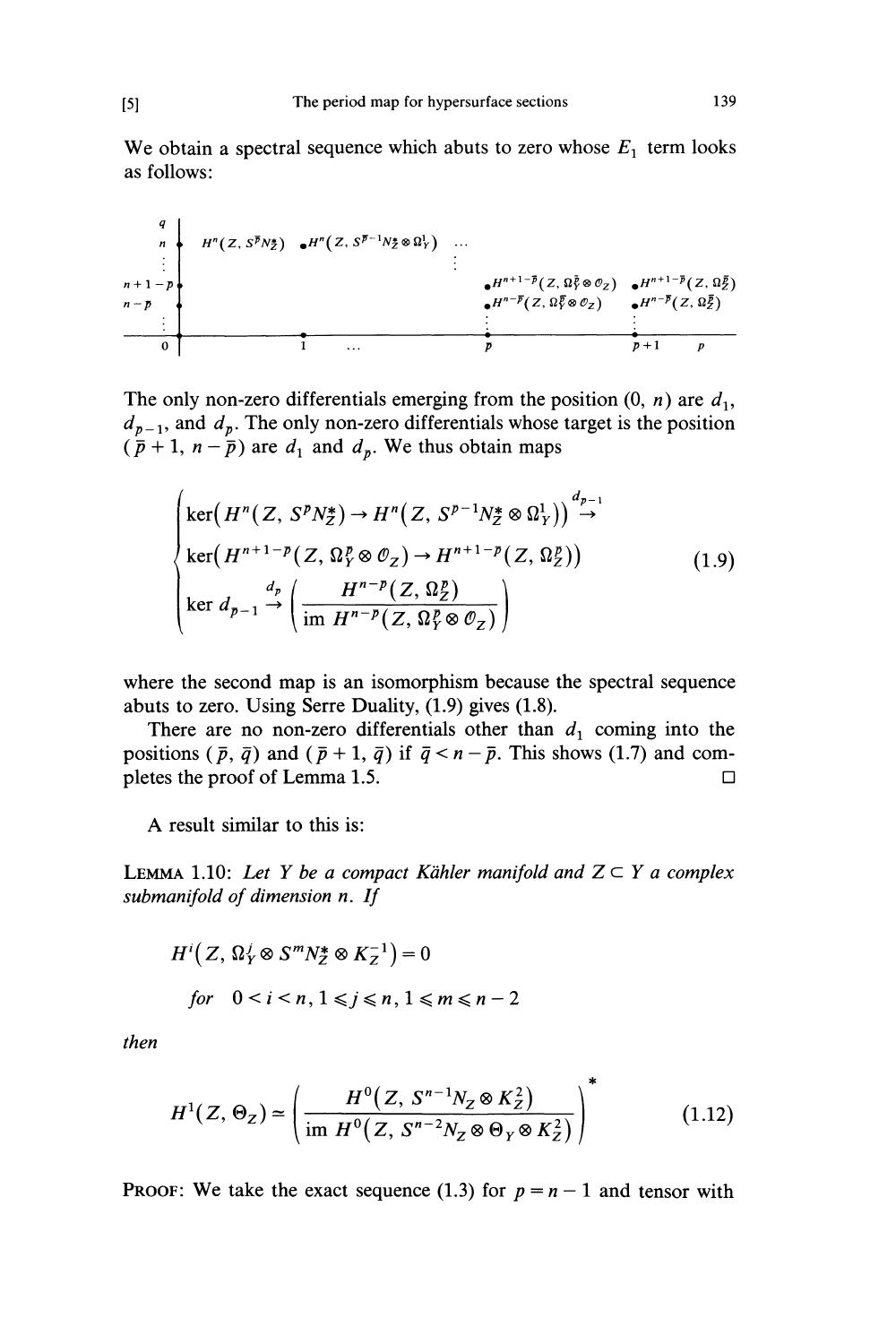$K_z^{-1}$ . This yields the exact sequence

$$
0 \to S^{n-1} N_Z^* \otimes K_Z^{-1} \to S^{n-2} N_Z^* \otimes \Omega_Y^1 \otimes K_Z^{-1} \to \dots
$$
  

$$
\to \Omega_Y^{n-1} \otimes K_Z^{-1} \to \Theta_Z \to 0.
$$
 (1.13)

No apply Lemma 1.4 and observe that

$$
\ker\left(H^n(Z, S^{n-1}N_Z^* \otimes K_Z^{-1})\right)
$$
  
\n
$$
\to H^n(Z, S^{n-2}N_Z^* \otimes \Omega_Y^1 \otimes K_Z^{-1})\Big) \stackrel{d_{n-1}}{\to} H^1(Z, \Theta_Z)
$$

Now (1.12) follows by Serre Duality, completing the proof of Lemma 1.10.

LEMMA 1.14: Let Y be a smooth  $(n + 1)$ -fold, and  $L \rightarrow Y$  a sufficiently ample analytic line bundle. If  $Z$  is a smooth reduced element of the linear system |L|, then for  $n \ge 1$ ,

$$
H^{1}(Z, \Theta_{Z}) \simeq \left(\frac{H^{0}(Z, L^{(n-1)} \otimes K_{Z}^{2})}{\text{im } H^{0}(Z, L^{(n-2)} \otimes \Theta_{Y} \otimes K_{Z}^{2})}\right)^{*}
$$
(1.15)

and there is a short exact sequence

$$
0 \to \left(\frac{H^1(Z, \Omega_Z^{n-1})}{\text{im } H^1(Z, \Omega_Y^{n-1} \otimes \mathcal{O}_Z)}\right) \to \left(\frac{H^0(Z, L^{(n-1)} \otimes K_Z)}{\text{im } H^0(Z, L^{(n-2)} \otimes \Theta_Y \otimes K_Z)}\right)^*
$$
  

$$
\to \left(\text{ker } H^2(Z, \Omega_Y^{n-1} \otimes \mathcal{O}_Z) \to H^2(Z, \Omega_Z^{n-1})\right) \to 0
$$
 (1.16)

Furthermore, there is a commutative diagram

$$
H^{1}(Z, \Omega_{Z}^{n-1})^{*} \otimes H^{0}(Z, K_{Z}) \leftarrow H^{0}(Z, L^{(n-1)} \otimes K_{Z}) \otimes H^{0}(Z, K_{Z})
$$
\n
$$
\downarrow \qquad \qquad \downarrow
$$
\n
$$
H^{1}(Z, \Theta_{Z})^{*} \leftarrow H^{0}(Z, L^{(n-1)} \otimes K_{Z}^{2})
$$

where the horizontal maps are induced by  $(1.15)$  and  $(1.16)$ , the vertical map on the left is the dual of the highest piece

$$
H^{1}(Z, \Theta_{Z}) \stackrel{P_{*}}{\to} H^{0}(Z, K_{Z})^{*} \otimes H^{1}(Z, \Omega_{Z}^{n-1})
$$
\n(1.18)

of the derivative of the period map, and the vertical map on the right is multiplication.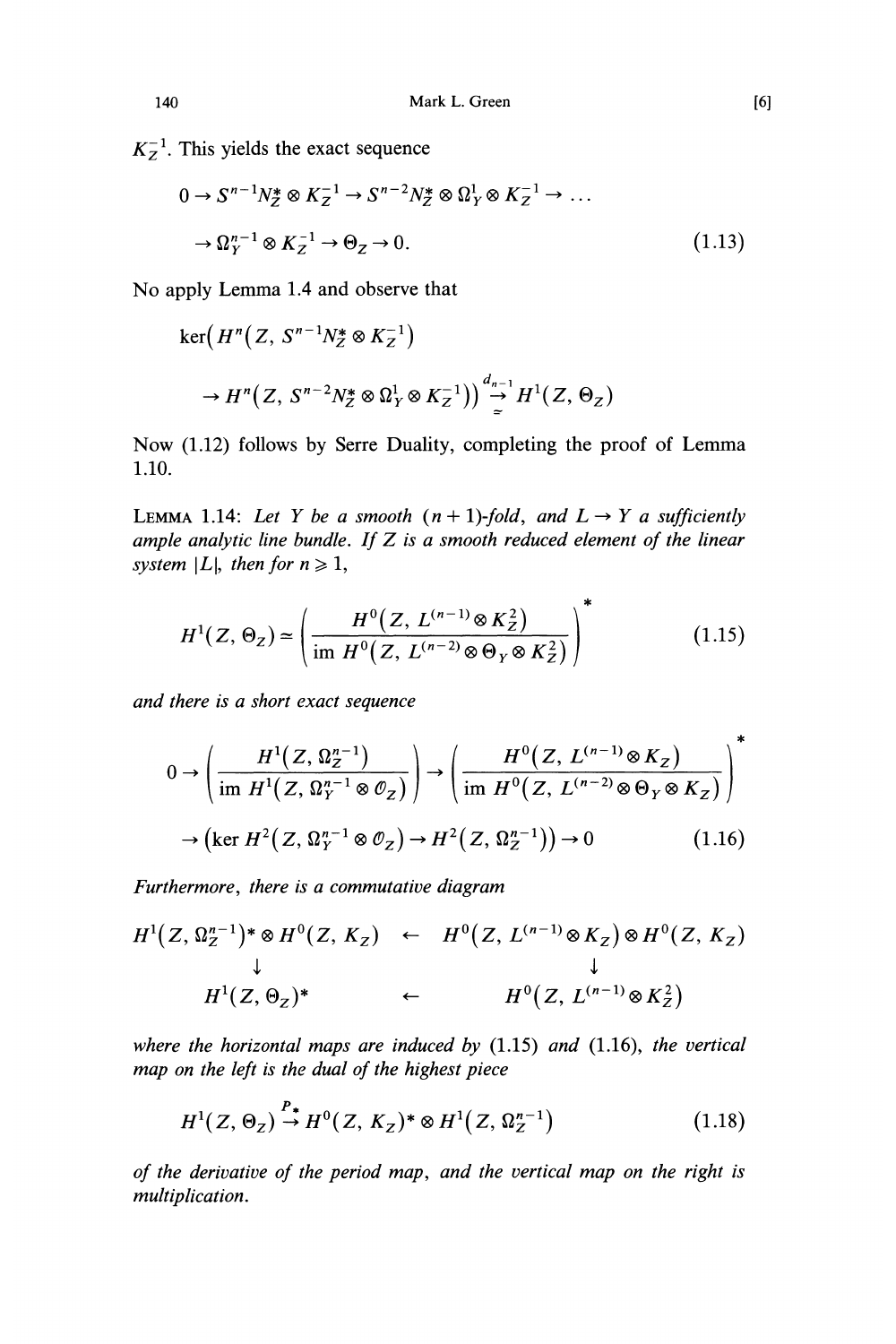141

PROOF: From the restriction sequence

$$
0 \to \mathcal{O}_Y(L^{-1}) \to \mathcal{O}_Y \to \mathcal{O}_Z \to 0 \tag{1.19}
$$

and the isomorphism of bundles

$$
N_Z \approx L|_Z \tag{1.20}
$$

we have a long exact sequence

$$
\dots \to H^{i}(Y, \Omega_{Y}^{j} \otimes L^{m}) \to H^{i}(Z, \Omega_{Y}^{j} \otimes L^{m} \otimes \mathcal{O}_{Z})
$$

$$
\to H^{i+1}(Y, \Omega_{Y}^{j} \otimes L^{(m-1)}) \to \dots
$$
(1.21)

By the Kodaira Vanishing Theorem, we conclude that (1.6) holds when L is sufficiently ample.

By the adjunction formula

$$
K_Z \simeq K_Y \otimes L|_Z \tag{1.22}
$$

and (1.19) we have a long exact sequence

$$
\dots \to H^i\big(Y, \Omega^j_Y \otimes K_Y^{-1} \otimes L^{-m-1}\big) \to H^i\big(Z, \Omega^j_Y \otimes S^m N_Z^* \otimes K_Z^{-1}\big)
$$

$$
\to H^{i+1}\big(Y, \Omega^j_Y \otimes K_Y^{-1} \otimes L^{-m-2}\big) \to \dots \tag{1.23}
$$

so  $(1.11)$  holds when L is sufficiently ample. Thus  $(1.15)$  and  $(1.16)$ follow from Lemmas (1.5) and (1.10). Since multiplication by  $H^0(Z, K_Z)$ commutes with all the differentials of the spectral sequence, we conclude that (1.17) commutes, proving the lemma.

LEMMA 1.24: Let Y be a smooth  $(n + 1)$ -fold with  $n \ge 1$  and  $L \rightarrow Y$  a sufficiently ample analytic line bundle. Then the Local Torelli Theorem holds for any smooth, reduced  $Z \in |L|$  if the multiplication map

$$
H^{0}(Y, K_{Y} \otimes L^{n}) \otimes H^{0}(Y, K_{Y} \otimes L) \rightarrow H^{0}(Y, K_{Y}^{2} \otimes L^{(n+1)})
$$
 (1.25)

is surjective.

PROOF: To show that the map

$$
H^1(Z, \Theta_Z) \stackrel{P_*}{\rightarrow} H^0(Z, K_Z)^* \otimes H^1(Z, \Omega_Z^{n-1})
$$

is injective, it is equivalent to show that the dual map

$$
H^1(Z, \Omega_Z^{n-1})^* \otimes H^0(Z, K_Z) \to H^1(Z, \Theta_Z)^*
$$

 $[7]$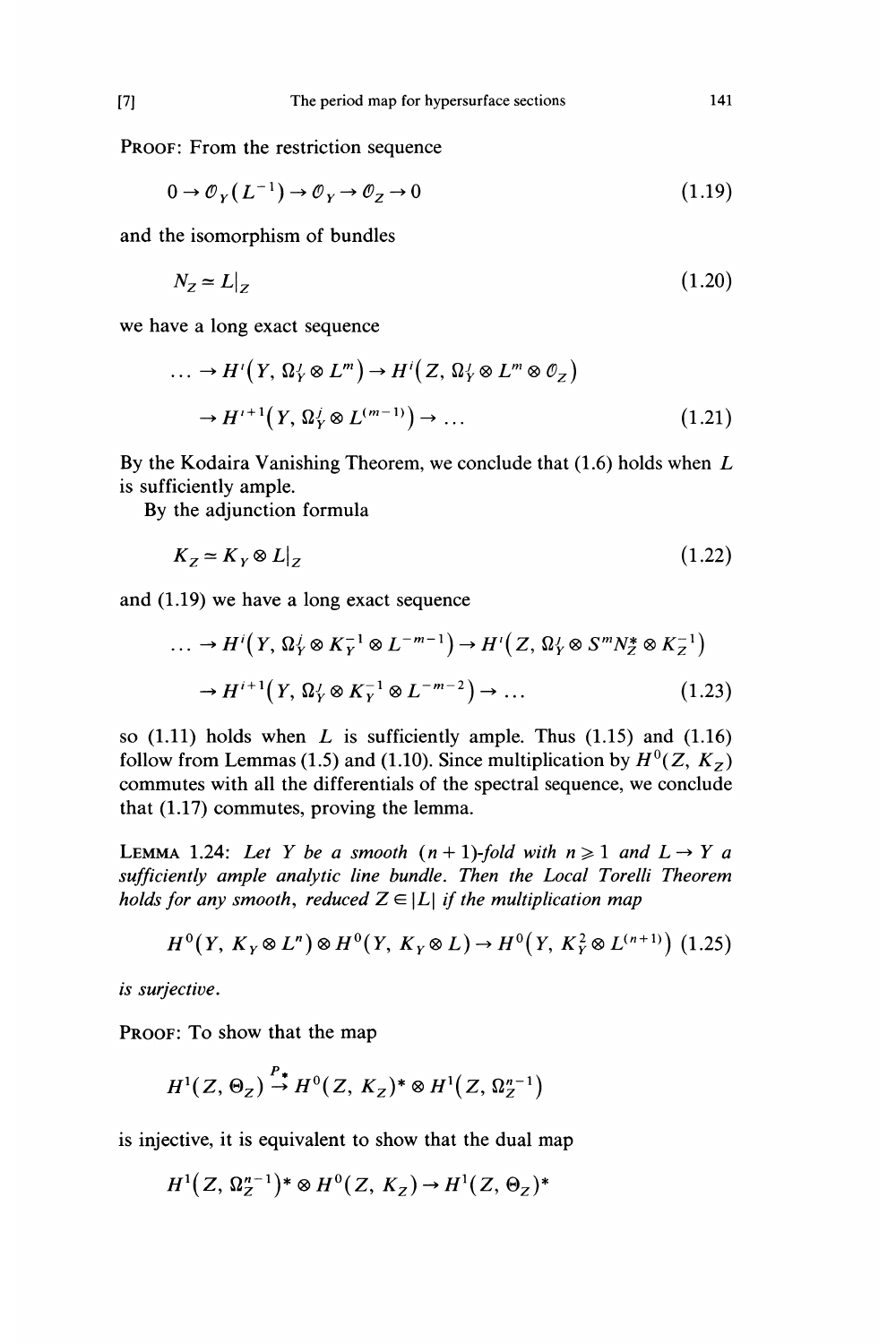is surjective. By Lemma 1.14, it is enough to show that

$$
H^{0}(Z, K_{Z} \otimes L^{(n-1)}) \otimes H^{0}(Z, K_{Z}) \to H^{0}(Z, K_{Z}^{2} \otimes L^{(n-1)})
$$
 (1.26)

is surjective. From the restriction sequence (1.19), we have the long exact sequence

$$
\dots \to H^0\big(Y, K_Y^2 \otimes L^{(n+1)}\big) \to H^0\big(Z, K_Z^2 \otimes L^{(n-1)}\big)
$$
  

$$
\to H^1\big(Y, K_Y^2 \otimes L^n\big) \to \dots
$$
 (1.27)

By the Kodaira Vanishing Theorem,

$$
H^1(Y, K_Y^2 \otimes L^n) = 0
$$

for  $L$  sufficiently ample, and thus the map

$$
H^0\big(Y,\,K_Y^2\otimes L^{(n+1)}\big)\to H^0\big(Z,\,K_Z^2\otimes L^{(n-1)}\big)
$$

is surjective. The lemma follows.

LEMMA 1.28: Let Y be a smooth  $(n + 1)$ -fold,  $E_1$ ,  $E_2$  analytic vector bundles over Y. For  $L$  a sufficiently ample line bundle on  $Y$ , the multiplication map

$$
H^{0}(Y, E_{1} \otimes L^{a}) \otimes H^{0}(Y, E_{2} \otimes L^{b}) \rightarrow H^{0}(Y, E_{1} \otimes E_{2} \otimes L^{a+b})
$$
\n(1.29)

is surjective when  $a \geq 1$  and  $b \geq 1$ .

PROOF \*: Let  $\Delta$  be the diagonal on  $Y \times Y$ , and  $\pi_1$ ,  $\pi_2$  the canonical projections. We then have a commutative diagram

$$
H^{0}(Y \times Y, \pi_{1}^{*}(E_{1} \otimes L^{a}) \otimes \pi_{2}^{*}(E_{2} \otimes L^{b})) \rightarrow H^{0}(Y \times Y, \mathcal{O}_{\Delta}(\pi_{1}^{*}(E_{1} \otimes L^{a}) \otimes \pi_{2}^{*}(E_{2} \otimes L^{b}))
$$
  
\n
$$
H^{0}(Y, E_{1} \otimes L^{a}) \otimes H^{0}(Y, E_{2} \otimes L^{b}) \rightarrow H^{0}(Y, E_{1} \otimes E_{2} \otimes L^{a+b})
$$
  
\n
$$
(1.30)
$$

<sup>\*</sup> This argument was suggested by Ron Donagi and replaces an earlier, more complicated proof.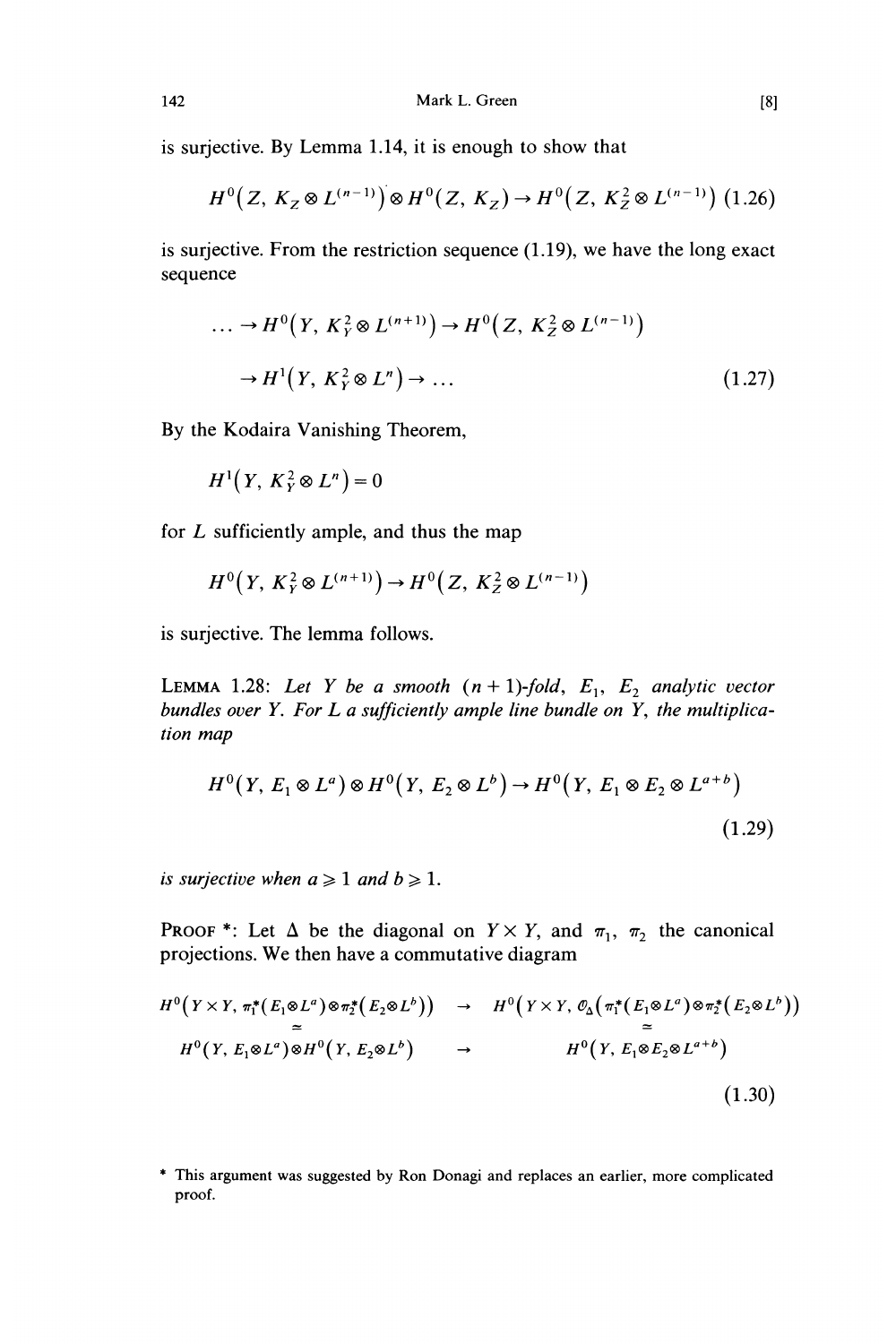From the restriction sequence

$$
0 \to \mathcal{I}_{\Delta} \to \mathcal{O}_{Y \times Y} \to \mathcal{O}_{\Delta} \to 0
$$

we see that to prove the surjectivity of (1.29), it suffices to prove

$$
H^{1}(Y \times Y, \mathcal{I}_{\Delta} \otimes \pi_{1}^{*}(E_{1} \otimes L^{a}) \otimes \pi_{2}^{*}(E_{2} \otimes L^{b})) = 0 \qquad (1.31)
$$

Since  $\pi_1^*L \otimes \pi_2^*L$  is sufficiently ample on  $Y \times Y$  if L is sufficiently on  $Y$ . (1.31) holds when  $a \ge 1$  and  $b \ge 1$ . ample on Y, (1.31) holds when  $a \ge 1$  and  $b \ge 1$ .

We conclude this section by noting that Theorem 0.1 is a direct consequence of Lemmas (1.24) and (1.28). The need to take  $L \gg 0$  arose in satisfying  $(1.6)$ ,  $(1.11)$ , and  $(1.25)$ . In explicit situations, e.g. when Y is a complete intersection in  $\mathbb{P}_N$ , these may be verified directly to yield many known results.

#### §2. A global Torelli theorem

Let Y be a smooth algebraic variety of dimension  $n + 1$  and  $L \rightarrow Y$  a sufficiently ample line bundle. Let

$$
\begin{cases}\ns \in H^0(Y, L) \\
Z = \text{div } s, \quad Z \text{ smooth and reduced.} \n\end{cases}
$$
\n(2.1)

We have

$$
T_s(\mathbb{P}(H^0(Y, L))) \simeq H^0(Y, L)/(s)
$$
 (2.2)

and let  $T$  be the image of the Kodaira-Spencer map

$$
T_s(\mathbb{P}(H^0(Y, L))) \to H^1(Z, \Theta_Z). \tag{2.3}
$$

The first derivative of the period map at  $Z$  has as its leading piece

$$
T \stackrel{P_{\ast, Z}}{\rightarrow} \text{Hom}\big(H^0(Z, K_Z), H^1(Z, \Omega_Z^{n-1})\big) \tag{2.4}
$$

which we may alternatively regard as an element

$$
\hat{P}_{\ast,Z} \in T^* \otimes H^0(Z, K_Z)^* \otimes H^1(Z, \Omega_Z^{n-1}). \tag{2.5}
$$

Using the notations introduced in the introduction, in order to show that P has degree one on

$$
\mathcal{M} = \mathbb{P}\big(H^0(Y, L)\big)_{ns}/G\tag{2.6}
$$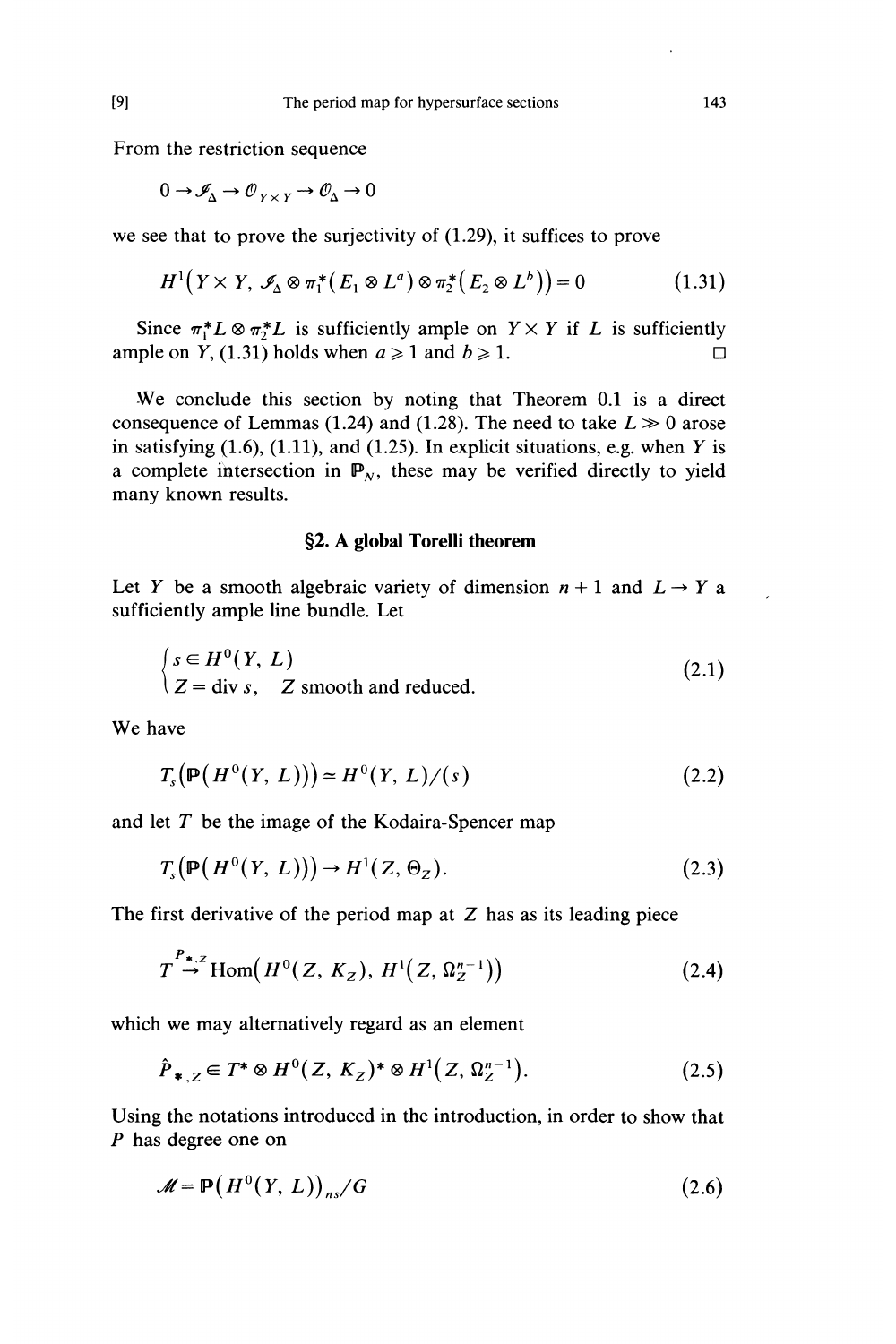it is sufficient to show that

For 
$$
Z \in |L|
$$
 generic, the GL-equivalence class of  $P_{*,Z}$  (2.7)  
determines Z.

 $\mathbf{r}$ 

Let  $\Sigma_Y$  denote the *first prolongation bundle* (see [A-C-G-H]) of *L*; it sits in the exact sequence  $\pm$ 

$$
0 \to \mathcal{O}_Y \to \Sigma_Y \to \Theta_Y \to 0 \tag{2.8}
$$

with extension class

$$
-c_1(L) \in H^1(Y, \Omega_Y^1).
$$

We can differentiate s to obtain

$$
\widetilde{ds} \in H^0(Y, \Sigma_Y^* \otimes L). \tag{2.9}
$$

For any coherent analytic sheaf  $\mathscr{F} \to Y$ , we obtain a map

$$
H^{0}(Y, \mathscr{F}\otimes \Sigma_{Y}\otimes L^{-1}) \stackrel{\widetilde{\mu}\widetilde{\delta}}{\to} H^{0}(Y, \mathscr{F})
$$
\n(2.10)

and we define the pseudo-Jacobian system

$$
J_{\mathscr{F}} \subseteq H^0(Y, \mathscr{F}) \tag{2.11}
$$

to be the image of the map (2.10). If dim  $Y \ge 2$ , then for L sufficiently ample, from the exact sequence

$$
H^{0}(Y, \Theta_{Y}) \to H^{0}(Z, \Theta_{Y}) \to H^{1}(Y, \Theta_{Y} \otimes L^{-1})
$$

and the Kodaira Vanishing Theorem we have that

$$
H^{0}(Y,\Theta_{Y}) \twoheadrightarrow H^{0}(Z,\Theta_{Y}). \tag{2.12}
$$

From the exact sequence

$$
H^{0}(Z,\Theta_{Y}) \stackrel{|\widetilde{dS}|_{Z}}{\rightarrow} H^{0}(Z,L) \rightarrow H^{1}(Z,\Theta_{Z})
$$
\n(2.13)

we conclude from (2.3) that

$$
T \simeq \frac{H^0(Y, L)}{J_L} \tag{2.14}
$$

for L sufficiently ample.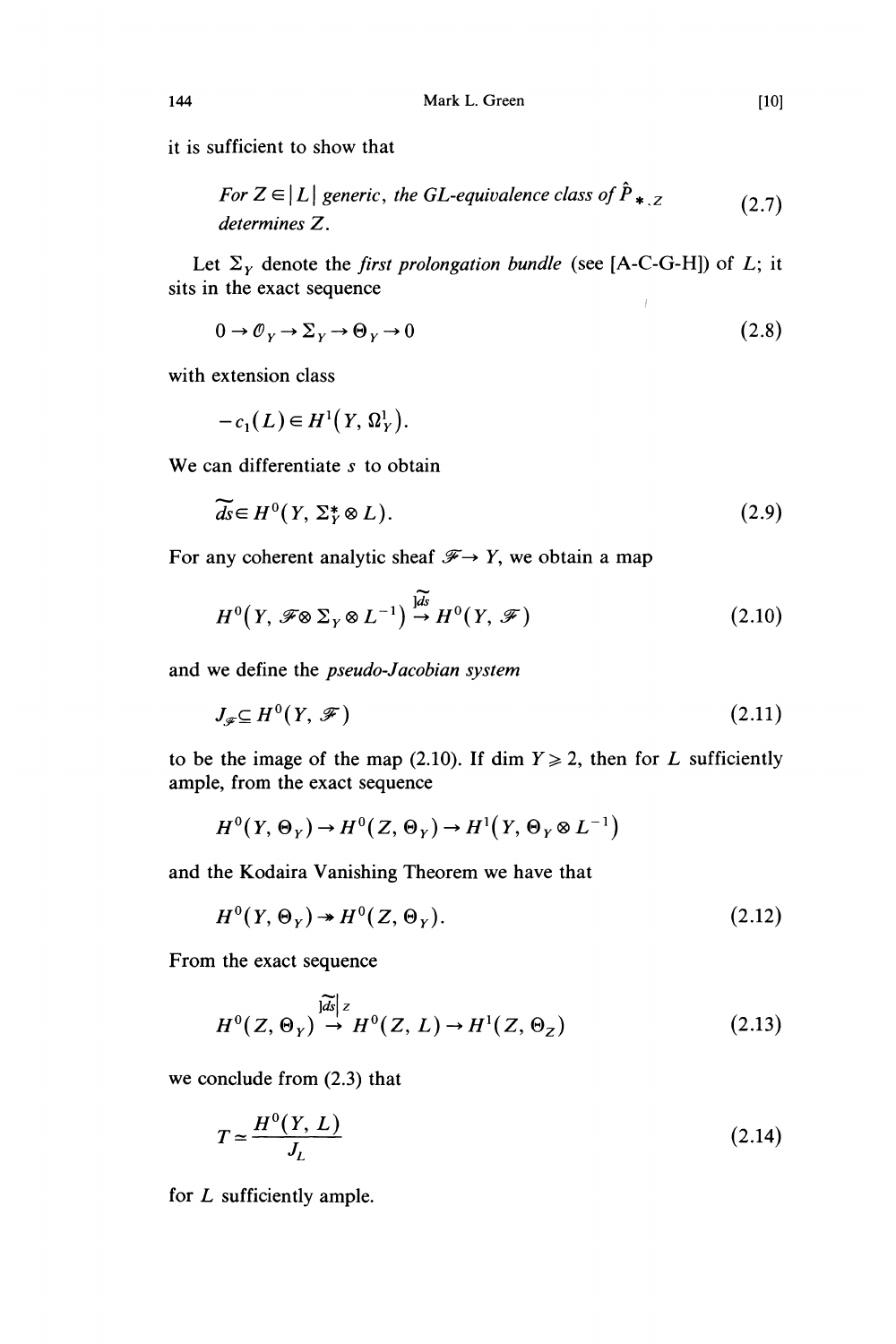It is useful to have the following Duality Theorem or Generalized Macaulay's Theorem:

THEOREM 2.15: For Y a smooth  $(n + 1)$ -fold,  $E \rightarrow Y$  a fixed analytic vector bundle, and  $L \rightarrow Y$  a sufficiently ample line bundle,

$$
\frac{H^{0}(Y, K_{Y}^{2} \otimes L^{(n+2)})}{J_{K_{Y}^{2} \otimes L^{(n+2)}}} \simeq \mathbb{C}
$$
\n(2.16)

and the map

$$
\frac{H^{0}(Y, E \otimes L^{a})}{J_{E}} \otimes \frac{H^{0}(Y, E^{*} \otimes K_{Y}^{2} \otimes L^{(n+2-a)})}{J_{E^{*} \otimes K_{Y}^{2} \otimes L^{(n+2-a)}}}
$$
\n
$$
\rightarrow \frac{H^{0}(Y, K_{Y}^{2} \otimes L^{(n+2)})}{J_{K_{Y}^{2} \otimes L^{(n+2)}}} \simeq \mathbb{C}
$$
\n(2.17)

is a perfect pairing provided

$$
H^{a-1}(Y, E \otimes \Lambda^a \Sigma_Y) = H^a(Y, E \otimes \Lambda^a \Sigma_Y) = 0 \quad or \quad a = 0. \tag{2.18}
$$

If only

$$
H^{a-1}(Y, E \otimes \Lambda^a \Sigma_Y) = 0 \tag{2.19}
$$

then the pairing (2.17) has no left kernel.

PROOF OF 2.15: Using

$$
\widetilde{ds} \in H^0(Y, \Sigma_Y^* \otimes L)
$$

we may construct the Koszul complex

$$
0 \to \Lambda^{n+2} \Sigma_Y \otimes L^{-(n+2)} \xrightarrow{\widetilde{\downarrow a s}} \Lambda^{n+1} \Sigma_Y \otimes L^{-(n+1)} \xrightarrow{\widetilde{\downarrow a s}} \dots
$$
  

$$
\xrightarrow{\widetilde{\downarrow a s}} \Sigma_Y \otimes L^{-1} \xrightarrow{\widetilde{\downarrow a s}} \mathcal{O}_Y \to 0.
$$
 (2.20)

Tensoring (2.20) with  $E \otimes L^a$  and applying Lemma 1.4, we obtain a spectral sequence abutting to zero. For  $L$  sufficiently ample, using the hypothesis (2.18), we get that

$$
\ker\left(H^{n+1}\left(Y, \Lambda^{n+2}\Sigma_Y \otimes E \otimes L^{a-(n+2)}\right)\right)
$$
  
\n
$$
\to H^{n+1}\left(Y, \Lambda^{n+1}\Sigma_Y \otimes E \otimes L^{a-(n+1)}\right)
$$
  
\n
$$
\xrightarrow{d_{n+2}} H^0\left(Y, E \otimes L^a\right)
$$
  
\n
$$
\xrightarrow{d_{n+2}} H^0\left(Y, E \otimes L^a\right)
$$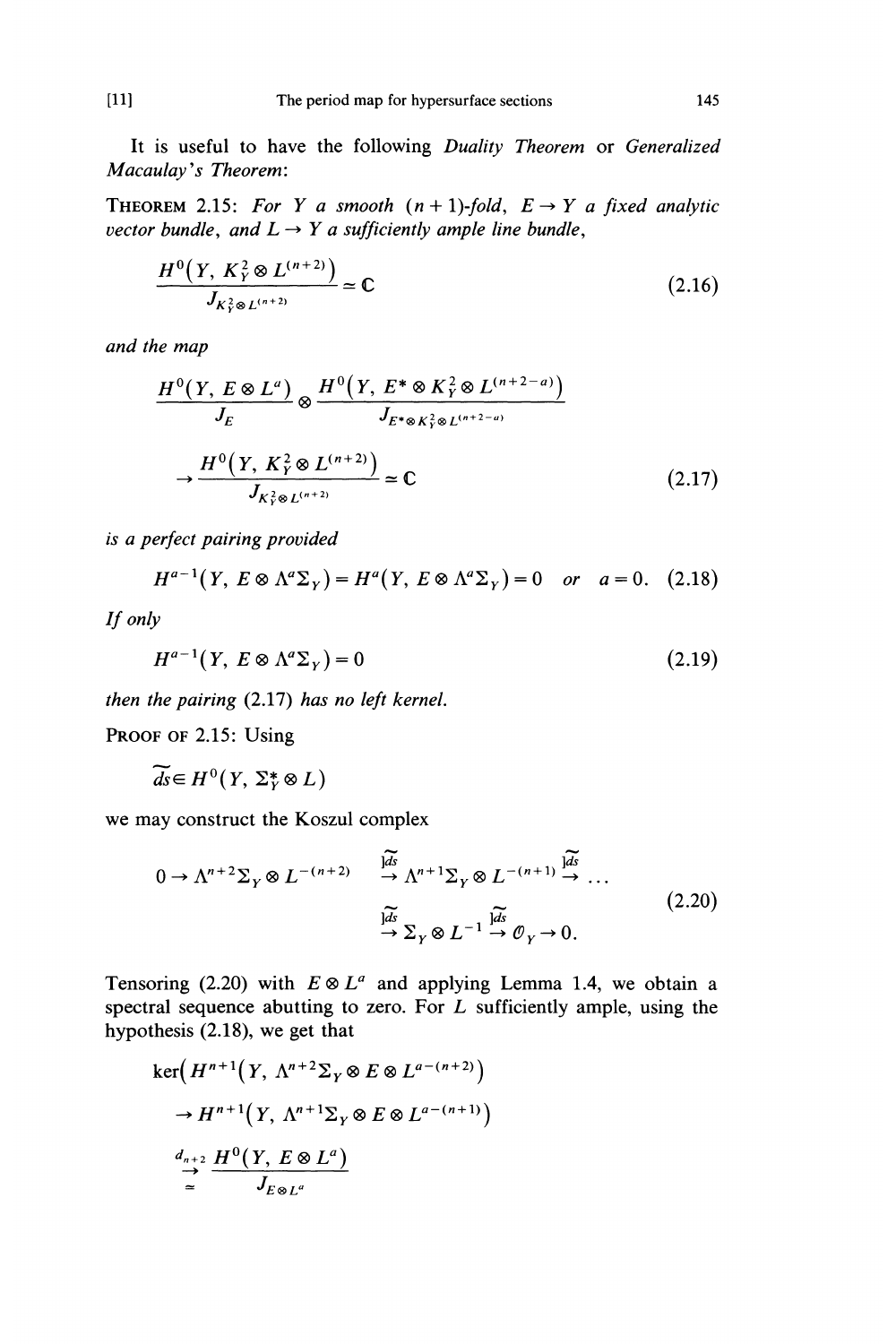and thus

$$
\left(\frac{H^{0}\left(Y, E^{*} \otimes K_{Y}^{2} \otimes L^{((n+2)-a)}\right)}{J_{E^{*} \otimes K_{Y}^{2} \otimes L^{(n+2-a)}}\right)^{*} \simeq \frac{H^{0}\left(Y, E \otimes L^{a}\right)}{J_{E \otimes L^{a}}}
$$

When  $E = 1$ ,  $a = 0$ , this gives (2.16). Moreover, because multiplication with  $H^0(Y, E^* \otimes K_Y^2 \otimes L^{(n+2-a)})$  gives a map of the entire spectral sequence, we conclude that (2.17) gives the duality. The case where we have only the hypothesis (2.19) is similar. This proves (2.15).

We next generalize Donagi's Symmetrizer Lemma with the following two results:

THEOREM 2.21 (Generalized Symmetrizer Lemma): Let Y be a smooth  $n + 1$  fold,  $L \rightarrow Y$  an analytic line bundle,  $M \rightarrow Y$  an analytic line bundle with  $|M|$  base-point free, and  $E \rightarrow Y$  an analytic vector bundle. Then for L sufficiently ample, the Koszul complex

$$
0 \to \frac{H^0(Y, E \otimes L)}{J_{E \otimes L}} \to H^0(Y, M)^* \otimes \frac{H^0(Y, E \otimes M \otimes L)}{J_{E \otimes M \otimes L}}
$$

$$
\to \Lambda^2 H^0(Y, M)^* \otimes \frac{H^0(Y, E \otimes M^2 \otimes L)}{J_{E \otimes M^2 \otimes L}}
$$

is exact as far as written above, provided that

$$
H^{1}(Y, E \otimes \Sigma) \to H^{0}(Y, M)^{*} \otimes H^{1}(Y, E \otimes M \otimes \Sigma)
$$
 (2.23)

is injective.

THEOREM 2.24: For L sufficiently ample, the Koszul complex

$$
0 \to H^0(Y, K_Y) \to \left(\frac{H^0(Y, L)}{J_L}\right)^* \otimes \frac{H^0(Z, K_Z)}{H^0(Y, \Omega_Y^n)}
$$

$$
\to \Lambda^2 \left(\frac{H^0(Y, L)}{J_L}\right)^* \otimes H^1(Z, \Omega_Z^{n-1})
$$
(2.25)

is exact as for as written, and

$$
0 \to \frac{H^0(Y, L \otimes K_Y^{-1})}{J_{L \otimes K_Y^{-1}}} \to H^0(Y, K_Y)^* \otimes \frac{H^0(Y, L)}{J_L}
$$
  

$$
\to \Lambda^2 H^0(Y, K_Y)^* \otimes \frac{H^0(Z, K_Z)}{H^0(Y, \Omega_Y^v)}
$$
(2.26)

 $(2.22)$ 

146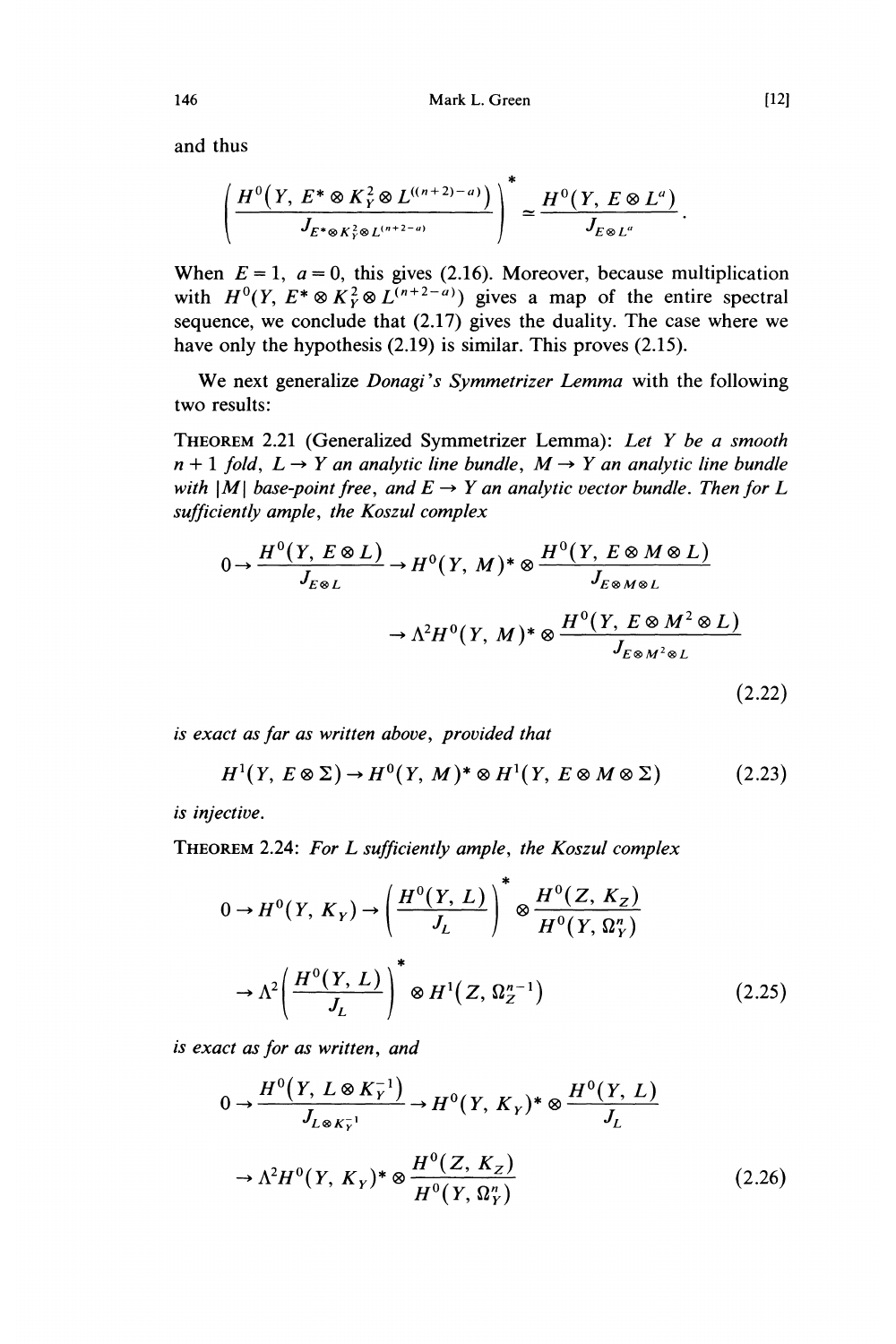is exact as far as written provided that  $|K_Y|$  is base-point free and dim  $\varphi_{K_1}(Y) \geq 2$ .

Proof of Theorems (2.21) and (2.24): Using the Generalized Macaulay's Theorem (2.15) and its proof, we have for  $L$  sufficiently ample that the sequence (2.22) is dual to

$$
\Lambda^{2}H^{0}(Y, M) \otimes \frac{H^{0}(Y, K_{Y}^{2} \otimes L^{(n+1)} \otimes E^{-1} \otimes M^{-2})}{J_{K_{Y}^{2} \otimes L^{(n+1)} \otimes E^{-1} \otimes M^{-2} + H^{1}(Y, E \otimes M^{2} \otimes \Sigma)^{*}}
$$
  
\n
$$
\to H^{0}(Y, M) \otimes \frac{H^{0}(Y, K_{Y}^{2} \otimes L^{(n+1)} \otimes E^{-1} \otimes M^{-1})}{J_{K_{Y}^{2} \otimes L^{(n+1)} \otimes E^{-1} \otimes M^{-1} + H^{1}(Y, E \otimes M \otimes \Sigma)^{*}}
$$
  
\n
$$
\to \frac{H^{0}(Y, K_{Y}^{2} \otimes L^{(n+1)} \otimes E^{-1})}{J_{K_{Y}^{2} \otimes L^{(n+1)} \otimes E^{-1} + H^{1}(Y, E \otimes \Sigma)^{*}} \to 0
$$
\n(2.27)

The sequence

$$
\Lambda^2 H^0(Y, M) \otimes H^0(Y, K_Y^2 \otimes L^{(n+1)} \otimes E^{-1} \otimes M^{-2})
$$
  
\n
$$
\to H^0(Y, M) \otimes H^0(Y, K_Y^2 \otimes L^{(n+1)} \otimes E^{-1} \otimes M^{-1})
$$
  
\n
$$
\to H^0(Y, K_Y^2 \otimes L^{(n+1)} \otimes E^{-1}) \to 0
$$
 (2.28)

is exact by considering the Koszul complex

$$
\dots \to \Lambda^2 H^0(Y, M) \otimes K_Y^2 \otimes L^{(n+1)} \otimes E^{-1} \otimes M^{-2}
$$
  

$$
\to H^0(Y, M) \otimes K_Y^2 \otimes L^{(n+1)} \otimes E^{-1} \otimes M^{-1}
$$
  

$$
\to K_Y^2 \otimes L^{(n+1)} \otimes E^{-1} \to 0
$$

and applying Lemma 1.4 and the Kodaira Vanishing Theorem. Likewise,

 $H^0(Y, M) \otimes J_{K^2_v \otimes L^{(n+1)} \otimes E^{-1} \otimes M^{-1}} \twoheadrightarrow J_{K^2_v \otimes L^{(n+1)} \otimes E^{-1}}$ 

by a similar argument, while

$$
H^0(Y, M) \otimes H^1(Y, E \otimes M \otimes \Sigma)^* \twoheadrightarrow H^1(Y, E \otimes \Sigma)
$$

by the dual of (2.23).

We are now done by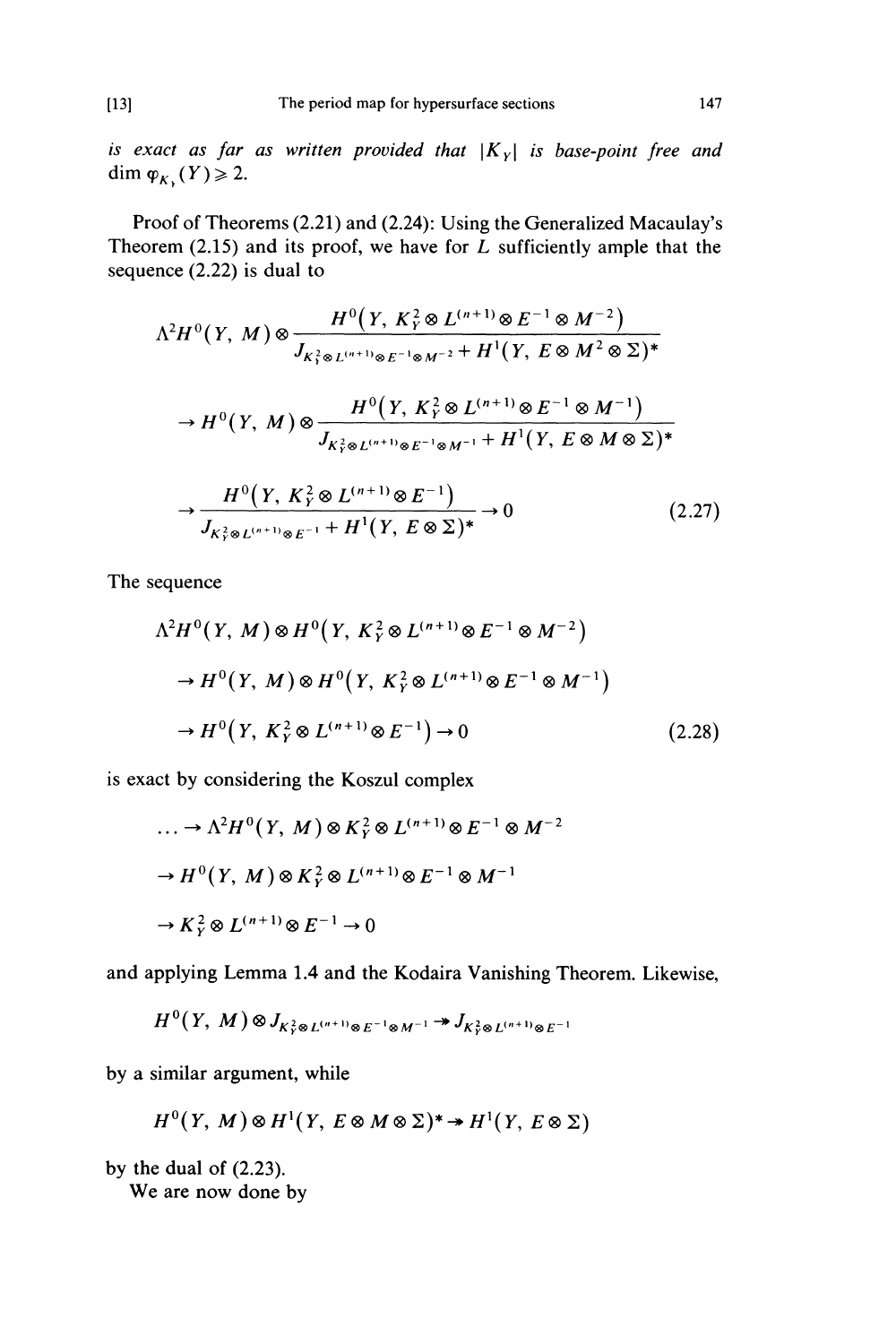Mark L. Green

LEMMA 2.29: Let V be a vector space,  $S(V)$  the symmetric algebra on V, and  $A = \bigoplus_{q \in \mathbb{Z}} A_q \subseteq B = \bigoplus_{q \in \mathbb{Z}} B_q$  graded  $S(V)$ -modules. The Koszul complex

$$
\Lambda^2 V \otimes \left(B_q / A_q\right) \stackrel{F}{\to} V \otimes \left(B_{q+1} / A_{q+1}\right) \stackrel{G}{\to} B_{q+2} / A_{q+2} \to 0 \tag{2.30}
$$

is exact as far as written provided that

$$
\Lambda^2 V \otimes B_q \stackrel{\tilde{F}}{\rightarrow} V \otimes B_{q+1} \stackrel{\tilde{G}}{\rightarrow} B_{q+2} \rightarrow 0 \tag{2.31}
$$

is exact as far as written and

$$
V \otimes A_{q+1} \twoheadrightarrow A_{q+2}.\tag{2.32}
$$

**PROOF OF (2.29):** As  $\tilde{G}$  is surjective, so is G. If  $\alpha \in \text{ker } G$ , then choosing  $\tilde{\alpha} \in V \otimes B_{q+1}$  representing  $\alpha$ ,

 $\tilde{G}(\tilde{\alpha}) \in A_{a+2}$ 

By (2.32), we may modify  $\tilde{\alpha}$  to  $\tilde{\alpha}$  representing  $\alpha$  so that

 $\tilde{G}(\tilde{\alpha})=0$ 

So

$$
\tilde{\tilde{\alpha}} = \tilde{F}(\tilde{\beta})
$$

for some  $\tilde{\beta} \in \Lambda^2 V \otimes B_q$ , and then

 $\alpha = F(\beta)$ 

where  $\beta$  is the projection of  $\tilde{\beta}$  to  $\Lambda^2 V \otimes (B_{q}/A_{q})$ .

We have now proved (2.21). To prove (2.24), we will prove first the exactness of the sequence

$$
0 \to H^0(Y, K_Y) \to \left(\frac{H^0(Y, L)}{J_L}\right)^* \otimes \frac{H^0(Z, K_Z)}{H^0(Y, \Omega_Y^n)}
$$

$$
\to \Lambda^2 \left(\frac{H^0(Y, L)}{J_L}\right)^* \otimes \frac{H^1(Z, \Omega_Z^{n-1})}{H^1(Z, \Omega_Y^{n-1} \otimes \mathcal{O}_Z)}
$$

which is stronger than showing exactness for  $(2.25)$ . Using the dualities of §1, and the fact  $H^0(Y, \Omega_Y^n) \twoheadrightarrow H^0(Z, \Omega_Y^n \otimes \mathcal{O}_Z)$  if dim  $Y \ge 2$  if  $L \gg 0$ 

 $[14]$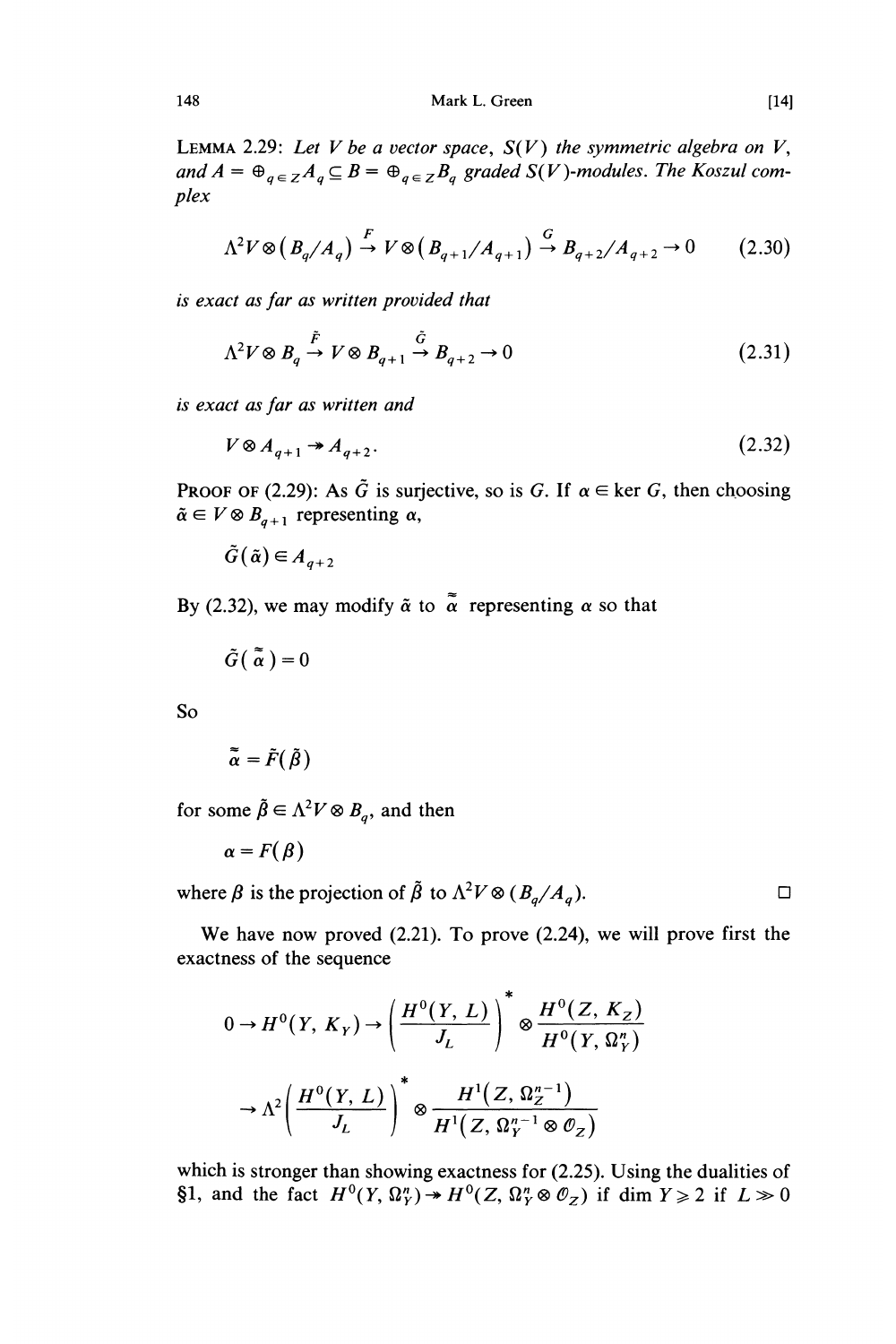and the generalized Macauley's Theorem, we may dualize the above sequence to

$$
\Lambda^{2}\left(\frac{H^{0}(Y, L)}{J}\right) \otimes \frac{H^{0}(Y, K_{Y} \otimes L^{n})}{J_{K_{Y} \otimes L^{n}} + \text{more}}
$$

$$
\to \frac{H^{0}(Y, L)}{J_{L}} \otimes \frac{H^{0}(Y, K_{Y} \otimes L^{(n+1)})}{J_{K_{Y} \otimes L^{(n+1)}} + \text{more}}
$$

$$
\to \frac{H^{0}(Y, K_{Y} \otimes L^{(n+2)})}{J_{K_{Y} \otimes L^{(n+2)}}} \to 0
$$

and we now proceed analogously to the preceding case, using Lemma 1.8, the Kodaira Vanishing Theorem, and Lemma 2.29. The one additional fact we require is that the sequence

$$
\Lambda^2 H^0(Y, L) \otimes H^0(Y, K_Y \otimes L^n)
$$
  
\n
$$
\to H^0(Y, L) \otimes H^0(Y, K_Y \otimes L^{(n+1)})
$$
  
\n
$$
\to H^0(Y, K_Y \otimes L^{(n+2)}) \to 0
$$

is exact as far as written for  $L$  sufficiently ample. This follows from Lemma 2.47, which we have put at the end of this section.

The dual of (2.26) is

$$
\Lambda^{2} H^{0}(Y, K_{Y}) \otimes \frac{H^{0}(Y, K_{Y} \otimes L^{(n+1)})}{J_{K_{Y} \otimes L^{(n+1)}} + \text{more}}
$$
\n
$$
\to H^{0}(Y, K_{Y}) \otimes \frac{H^{0}(Y, K_{Y}^{2} \otimes L^{(n+1)})}{J_{K_{Y}^{2} \otimes L^{(n+1)}} + H^{1}(Y, \Sigma)^{*}}
$$
\n
$$
\to \frac{H^{0}(Y, K_{Y}^{3} \otimes L^{(n+1)})}{J_{K_{Y}^{3} \otimes L^{(n+1)}} + H^{1}(Y, \Sigma \otimes K_{Y}^{-1})^{*}} \to 0
$$

and again we are done provided that

$$
H^{1}\left(Y,\Sigma\otimes K_{Y}^{-1}\right)\to H^{0}\left(Y,\,K_{Y}\right)^{*}\otimes H^{1}\left(Y,\,\Sigma\right)\tag{2.33}
$$

is injective. Applying Lemma 1.8 to the Koszul complex

$$
0 \to \Sigma \otimes K_Y^{-1} \to H^0(Y, K_Y)^* \otimes \Sigma \to \Lambda^2 H^0(Y, K_Y)^* \otimes \Sigma \otimes K_Y \to \dots
$$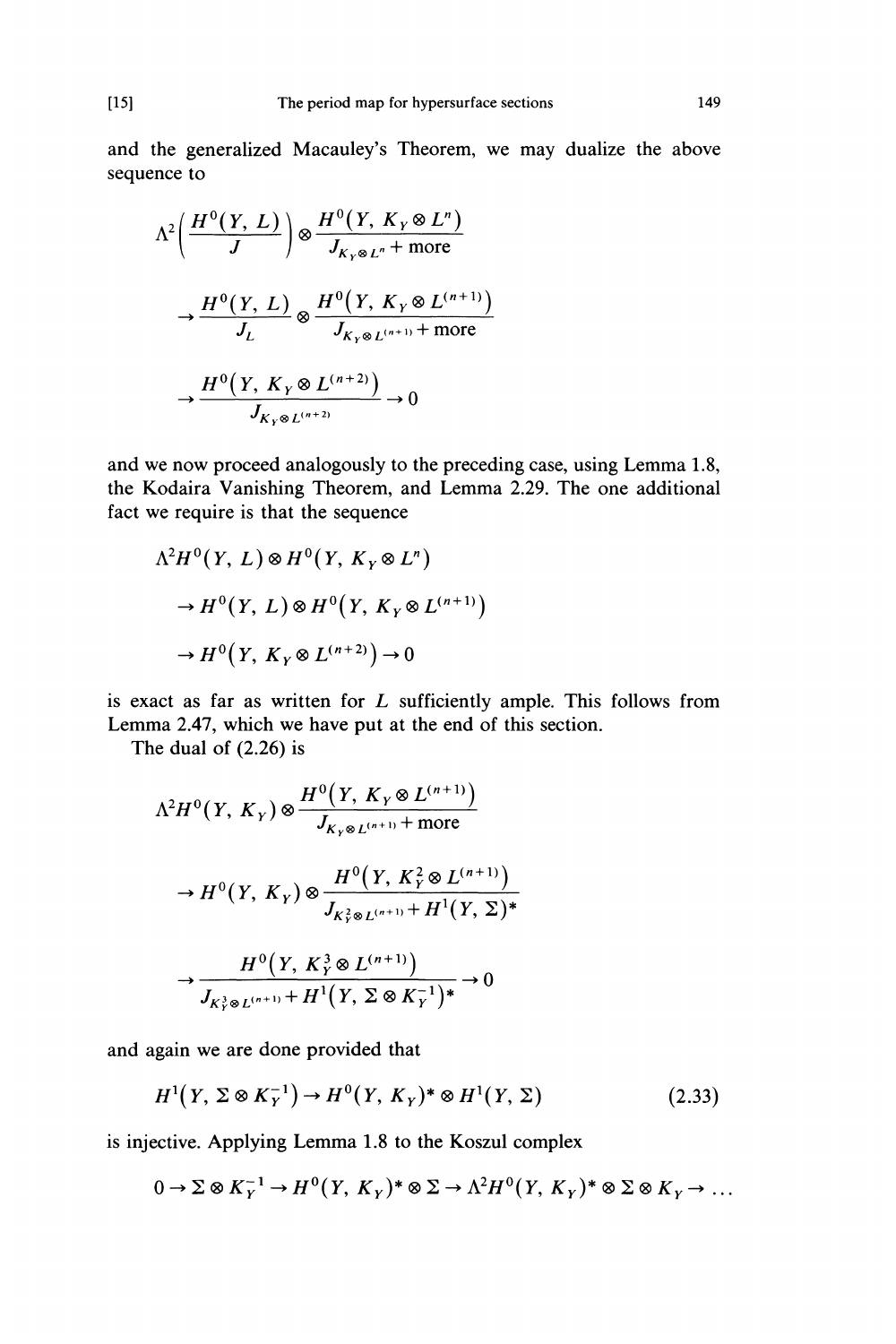we conclude that the injectivity of (2.33) is equivalent to proving

$$
H^{0}(Y, K_{Y})^{*} \otimes H^{0}(Y, \Sigma) \to \Lambda^{2} H^{0}(Y, K_{Y})^{*} \otimes H^{0}(Y, \Sigma \otimes K_{Y})
$$

$$
\to \Lambda^{3} H^{0}(Y, K_{Y})^{*} \otimes H^{0}(Y, \Sigma \otimes K_{Y}^{2})
$$

is exact at the middle term. From the exact sequence

 $0 \to \mathcal{O}_Y \to \Sigma_Y \to \Theta_Y \to 0$ 

we have an exact sequence

$$
0 \to H^0(Y, K_Y) \to H^0(Y, \Sigma \otimes K_Y) \to H^0(Y, \Omega_Y^n) \stackrel{\cup c_1(L)}{\to} H^1(Y, K_Y)
$$

and the last map is an isomorphism by the Strong Lefschetz Theorem, so

$$
H^0(Y, K_Y) \to H^0(Y, \Sigma \otimes K_Y)
$$

and we are now reduced to showing

$$
H^{0}(Y, K_{Y})^{*} \otimes H^{0}(Y, \mathcal{O}_{Y}) \to \Lambda^{2}H^{0}(Y, K_{Y})^{*} \otimes H^{0}(Y, K_{Y})
$$

$$
\to \Lambda^{3}H^{0}(Y, K_{Y})^{*} \otimes H^{0}(Y, K_{Y}^{2})
$$

is exact at the middle term. However, for dim  $\varphi_{K_y} \ge 2$  this is true by the  $\mathcal{K}_{-1}$ . Theorem of [G].  $\mathcal{K}_{p,1}$  Theorem of [G].

We have the following corollary of Theorem 2.21:

COROLLARY 2.34: If  $|K_Y|$  is base-point free and Y is of general type, then for any  $m \geq 1$  the Koszul complex

$$
0 \to \frac{H^0(Y, L \otimes K_Y^{-m})}{J_{L \otimes K_Y^{-m}}} \to H^0(Y, K_Y)^* \otimes \frac{H^0(Y, L \otimes K_Y^{1-m})}{J_{L \otimes K_Y^{1-m}}} \to \Lambda^2 H^0(Y, K_Y)^* \otimes \frac{H^0(Y, L \otimes K_Y^{2-m})}{J_{L \otimes K_Y^{2-m}}}
$$

is exact as far as written for k sufficiently large if dim  $\varphi_{K_y}(Y) \geq 2$ .

PROOF: Using (2.21), we need only show that hypothesis (2.23) holds in this case, i.e. that

$$
H^1(Y, K_Y^{-m} \otimes \Sigma) \to H^0(Y, K_Y)^* \otimes H^1(Y, K_Y^{1-m} \otimes \Sigma)
$$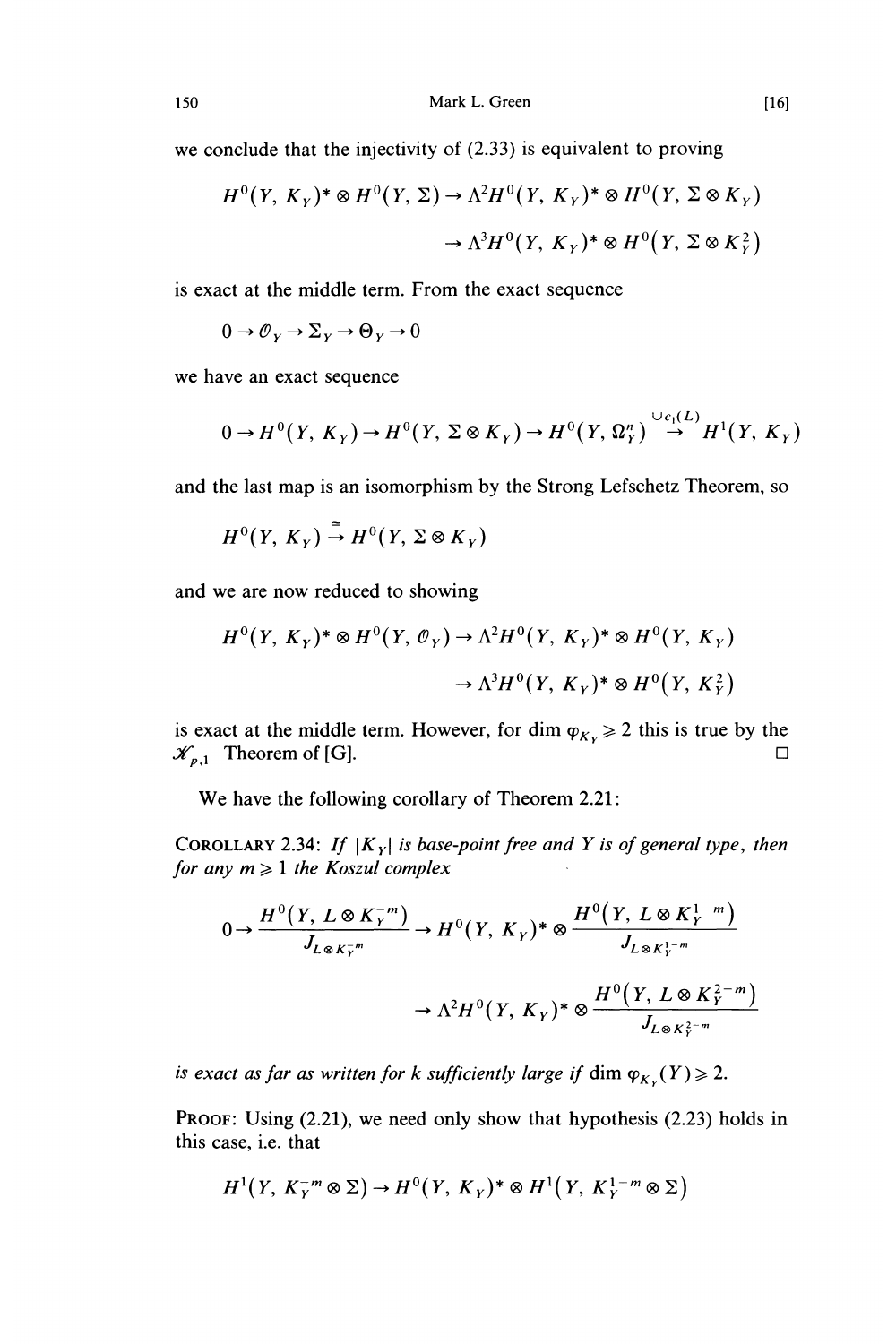is injective. As seen above, this is equivalent to the sequence

$$
H^{0}(Y, K_{Y})^{*} \otimes H^{0}(Y, K_{Y}^{1-m} \otimes \Sigma)
$$
  
\n
$$
\rightarrow \Lambda^{2}H^{0}(Y, K_{Y})^{*} \otimes H^{0}(Y, K_{Y}^{2-m} \otimes \Sigma)
$$
  
\n
$$
\rightarrow \Lambda^{3}H^{0}(Y, K_{Y})^{*} \otimes H^{0}(Y, K_{Y}^{3-m} \otimes \Sigma)
$$
\n(2.36)

being exact at the middle term. For  $m = 1$ , we have already proved this.

As is well known,

$$
H^{0}(Y, \Theta_{Y}) = 0 \quad \text{if } Y \text{ is of general type}
$$

and thus

$$
H^{0}(Y, K_{Y}^{2-m} \otimes \Sigma) = 0 \quad \text{for} \quad m \geq 3
$$

and

$$
H^{0}(Y, K_{Y}^{2-m} \otimes \Sigma) \simeq H^{0}(Y, \mathcal{O}_{Y}) \quad \text{for} \quad m = 2.
$$

We are done in case  $m \ge 3$ , while for  $m = 2$  we are reduced to the exactness of

$$
0 \to \Lambda^2 H^0(Y, K_Y)^* \otimes H^0(Y, \mathcal{O}_Y) \to \Lambda^3 H^0(Y, K_Y)^* \otimes H^0(Y, K_Y)
$$

at the middle term, and this follows from the fact that Koszul map  $\Lambda^2 V \to \Lambda^3 V \otimes V^*$  is injective for any vector space.  $\Lambda^2 V \to \Lambda^3 V \otimes V^*$  is injective for any vector space.

We are now ready to begin proving Theorem (0.3). The image of the derivative of the period map gives us the GL-equivalence class of the map

$$
\frac{H^{0}(Y, L)}{J_{L}} \otimes H^{0}(Z, K_{Z}) \to H^{1}(Z, \Omega_{Z}^{n-1}).
$$
\n(2.37)

We require

LEMMA 2.38: The right kernel of (2.37) is the image of  $H^0(Y, \Omega_Y^n)$  for L sufficiently ample.

PROOF: We know by Hodge theory that the image of  $H^0(Y, \Omega_Y^n)$  in  $H^0(Z, K_z)$  is invariant as we deform Z on Y. It remains to show that the map

$$
\frac{H^0(Z, K_Z)}{H^0(Y, \Omega^n_Y)} \rightarrow \left(\frac{H^0(Y, L)}{J_L}\right)^* \otimes H^1(Z, \Omega^{n-1}_Z)
$$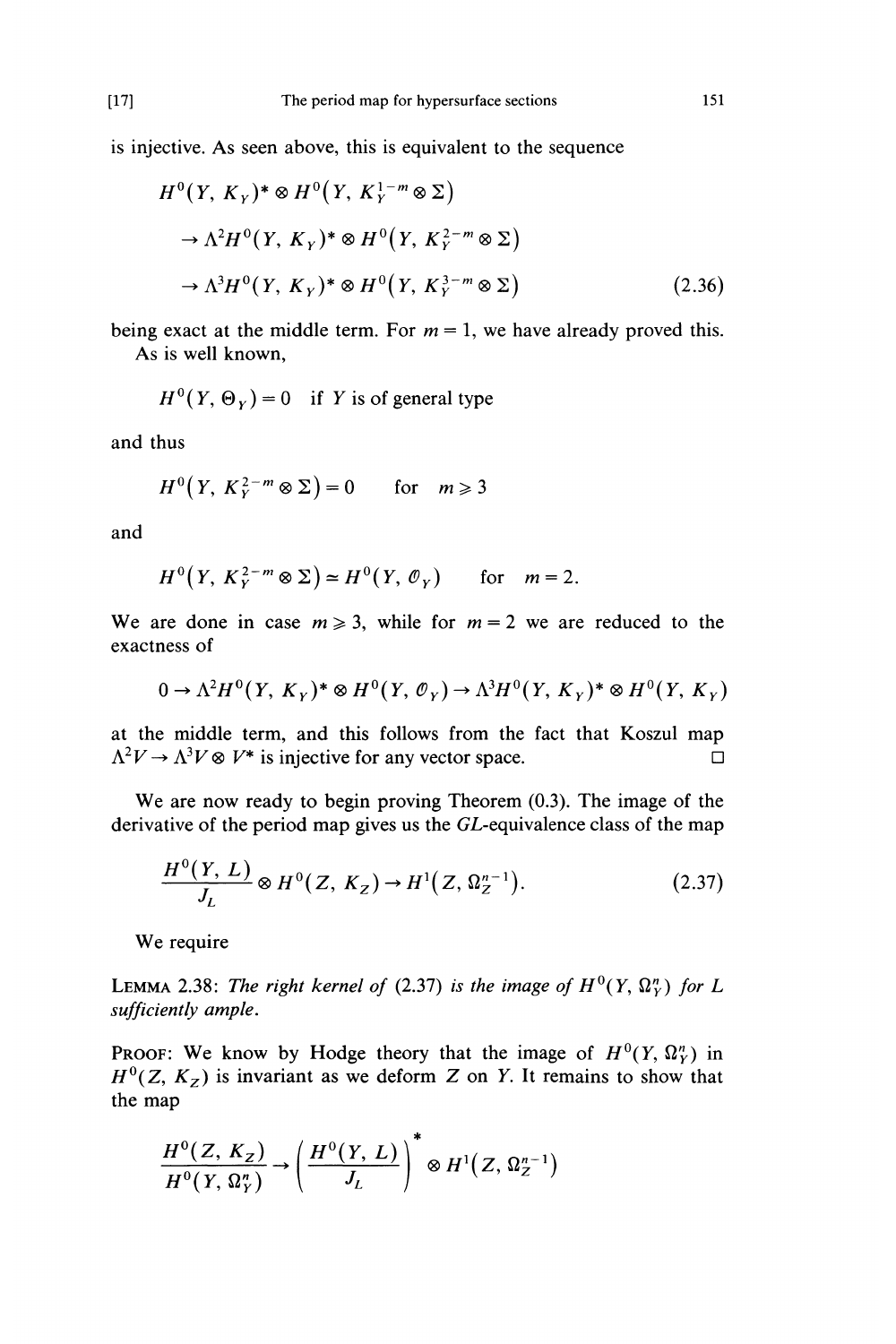is injective. A fortiori, it would be enough to show that

$$
\frac{H^0(Z, K_Z)}{H^0(Y, \Omega_Y^n)} \rightarrow \left(\frac{H^0(Y, L)}{J_L}\right)^* \otimes \frac{H^1(Z, \Omega_Z^{n-1})}{H^1(Z, \Omega_Y^{n-1} \otimes \mathcal{O}_Z)}
$$

is injective. By the results of §1, for  $L$  sufficiently ample this dualizes to the (quotiented) multiplication map

$$
\frac{H^0(Y, L)}{J_L} \otimes \frac{H^0(Y, K_Y \otimes L^n)}{J_{K_Y \otimes L^n} + \text{more}} \rightarrow \frac{H^0(Y, K_Y \otimes L^{n+1})}{J_{K_Y \otimes L^{n+1}} + \text{more}}
$$

which we must show is surjective. It suffices to show that

$$
H^0(Y, L) \otimes H^0(Y, K_Y \otimes L^n) \twoheadrightarrow H^0(Y, K_Y \otimes L^{n+1})
$$

This follows from Lemma 1.28, for L sufficiently ample.  $\Box$ 

Thus, from (2.37), we can construct the map

$$
\frac{H^0(Y, L)}{J_L} \otimes \frac{H^0(Z, K_Z)}{H^0(Y, \Omega_Y^n)} \to H^1(Z, \Omega_Z^{n-1}).
$$

From this, we can construct the second map in the sequence (2.25), and thus can reconstruct the GL-equivalence class of the map

$$
H^{0}(Y, K_{Y}) \otimes \frac{H^{0}(Y, L)}{J_{L}} \to \frac{H^{0}(Z, K_{Z})}{H^{0}(Y, \Omega_{Y}^{n})}.
$$
 (2.39)

From (2.39), we can construct the second map in the sequence (2.26), and thus can reconstruct the vector space

$$
\frac{H^0(Y,\,L\otimes K_Y^{-1})}{J_{L\otimes K_Y^{-1}}}
$$

and the GL-equivalence class of the map

$$
\frac{H^0(Y, L \otimes K_Y^{-1})}{J_{L \otimes K_Y^{-1}}} \otimes H^0(Y, K_Y) \to \frac{H^0(Y, L)}{J_L}.
$$

For any  $m_0$  chosen in advance, we can choose L sufficiently ample so that we can recover inductively using Corollary (2.24) the GL-equivalence classes of the maps

$$
\frac{H^0(Y, L \otimes K_Y^{-m})}{J_{L \otimes K_Y^{-m}}} \otimes H^0(Y, K_Y) \to \frac{H^0(Y, L \otimes K_Y^{1-m})}{J_{L \otimes K_Y^{1-m}}} \qquad (2.40)
$$

 $[18]$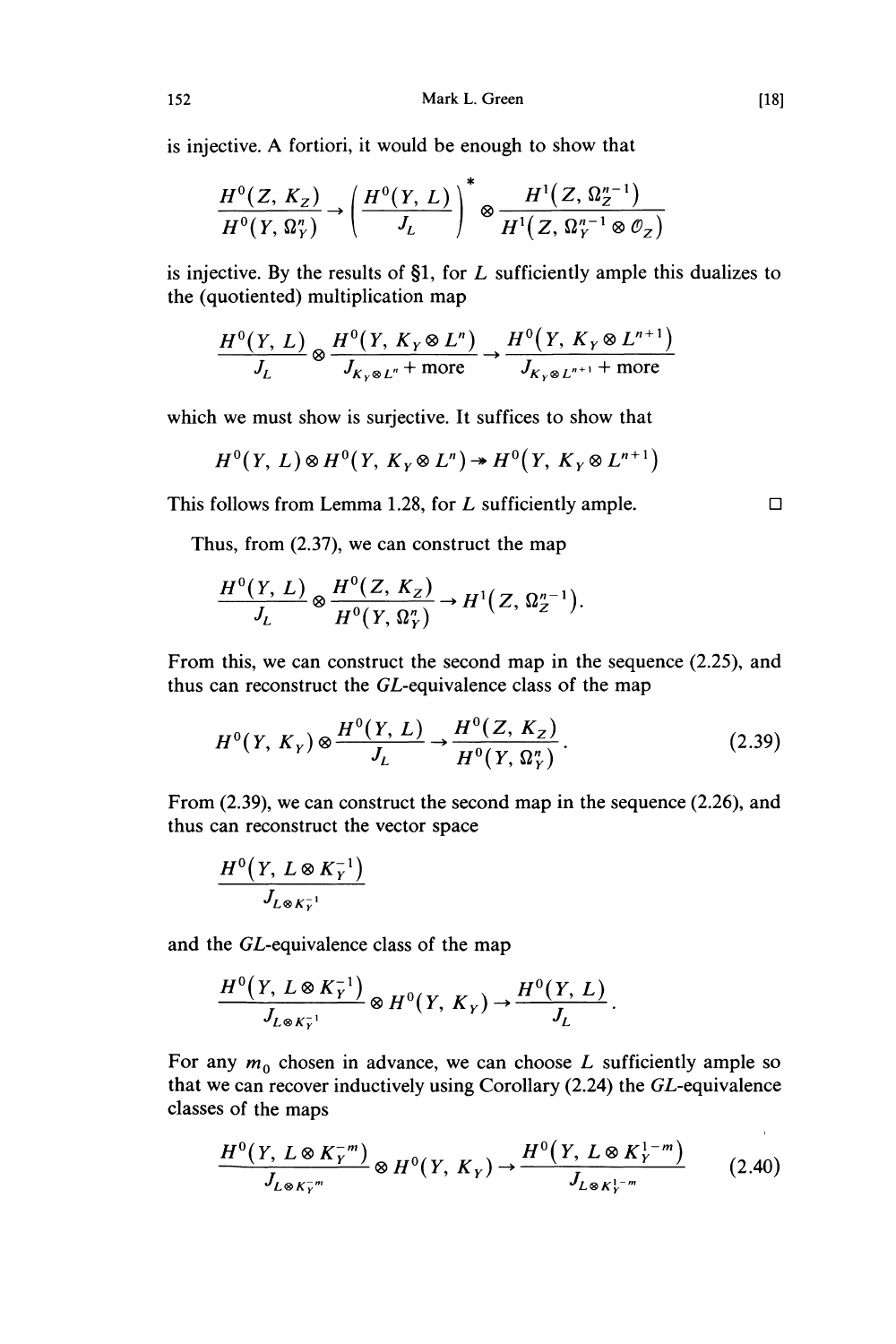for all  $m \leq m_0$ .

However,

$$
J_{L\otimes K_{\lambda}^{-m}} \simeq H^0(Y, \Sigma \otimes K_{\gamma}^{-m}).
$$

If  $K<sub>y</sub>$  is ample, we conclude that for some  $m<sub>1</sub>$ ,

$$
J_{L\otimes K\bar{v}^m} = 0 \text{ for } m \ge m_1 \tag{2.41}
$$

and the  $m_1$  may be chosen independent of L. We now have the maps

$$
H^{0}(Y, L \otimes K_{Y}^{-m}) \otimes H^{0}(Y, K_{Y}) \to H^{0}(Y, L \otimes K_{Y}^{1-m})
$$
 (2.42)

for  $m_0 \ge m \ge m_1 + 1$ , where we can make  $m_0$  as large as we like at the expense of our choice of how ample  $L$  must be. For

 $W \subseteq H^0(Y, K_Y)$ 

a linear subspace with base locus  $B$ , we have by making  $L$  sufficiently ample that

$$
H^{0}(Y, L \otimes K_{Y}^{-m}) \otimes W \twoheadrightarrow H^{0}(Y, L \otimes K_{Y}^{1-m} \otimes \mathscr{I}_{B}). \tag{2.43}
$$

Thus we can detect from the map  $(2.42)$  which W's have a base locus, and thus can determine the Chow form of  $\varphi_{K_y}(Y)$ . Since  $\varphi_{K_y}(Y) \simeq Y$  by hypothesis, for each  $p \in Y$  we can determine by (2.42) the subspaces

$$
H^0\big(Y,\ L\otimes K_Y^{1-m}\otimes \mathcal{I}_p\big)\subset H^0\big(Y,\ L\otimes K_Y^{1-m}\big)
$$

for  $m_0 \ge m \ge m_1 + 1$ . From this, we can determine the Chow form of  $\varphi_{L\otimes K_{Y}^{1-m}}(Y)$ . We thus can reconstruct the map (2.42) not merely up to GL-equivalence, but up to the action of G. Now, operating our induction in reverse, we can construct the projections

$$
H^{0}(Y, L \otimes K_{Y}^{-m}) \to \frac{H^{0}(Y, L \otimes K_{Y}^{-m})}{J_{L \otimes K_{Y}^{-m}}}
$$
\n(2.44)

for all  $m \le m_0$ , modulo the action of G. Thus in particular, we can construct

$$
J_L \subset H^0(Y, L)
$$

modulo the action of G.

We now wish to recover Z from  $J_L$ . In the case at hand, this is easy as  $H^{0}(Y, \Theta_{Y}) = 0$ ; however, it is interesting to give the general argument.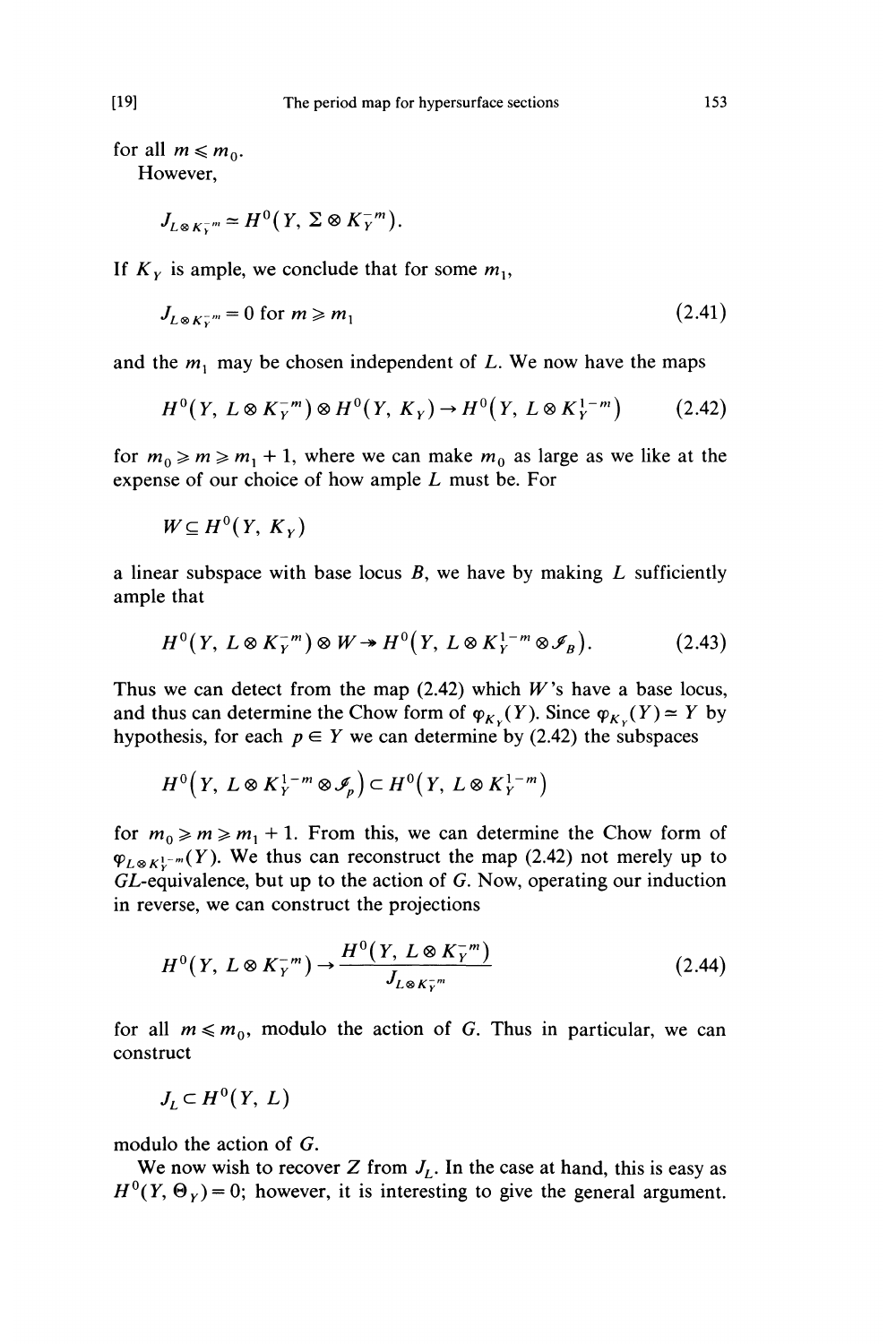To do this, we consider the group  $\tilde{G}$  consisting of pairs of analytic isomorphisms

$$
L \stackrel{\tilde{u}}{\rightarrow} L
$$
  

$$
\downarrow \qquad \downarrow
$$
  

$$
Y \stackrel{u}{\rightarrow} Y
$$

so that the diagram commutes and  $\tilde{u}$  is linear on each fiber. As

$$
H^0(Y, \text{Hom}(L, L)) \approx \mathbb{C}
$$

there is a natural exact sequence of Lie groups

$$
0 \to \mathbb{C}^* \to \tilde{G} \to G \to 0. \tag{2.45}
$$

Furthermore, we may make the identifications of the tangent spaces at the identity  $\mathbb{R}$  (c)

$$
T_e(\mathbb{C}^*) \to T_e(\tilde{G})
$$
  
\n
$$
\downarrow^{||}
$$
  
\n
$$
H^0(Y, \mathcal{O}_Y) \to H^0(Y, \Sigma_Y) \to \widehat{\ker\left(H^0(Y, \Theta_Y) \to H^1(Y, \mathcal{O}_Y)\right)}
$$

so that the above diagram commutes. Further,  $\tilde{G}$  acts on  $H^{0}(Y, L)$  by pullback, so that the tangent space to the orbit of  $s$  is

$$
T_s(\tilde{G}_s) \simeq J_L. \tag{2.46}
$$

Gives this, the argument given by Donagi [D] adapting techniques of Mather and Yau [M-Y] goes through verbatim. This completes the proof of Theorem (0.3), once we have shown the lemma needed to prove the exactness of (2.25).

LEMMA 2.47: Let Y be a smooth  $(n + 1)$ -fold,  $E \rightarrow Y$  an analytic vector bundle. If  $L \rightarrow Y$  is a sufficiently ample vector bundle, then for any  $a \ge 1$ , the Koszul sequence

$$
\Lambda^2 H^0(Y, L) \otimes H^0(Y, E \otimes L^a) \xrightarrow{\alpha_a} H^0(Y, L) \otimes H^0(Y, E \otimes L^{a+1})
$$
  

$$
\xrightarrow{\beta_a} H^0(Y, E \otimes L^{a+2}) \to 0
$$

 $(2.48)$ 

154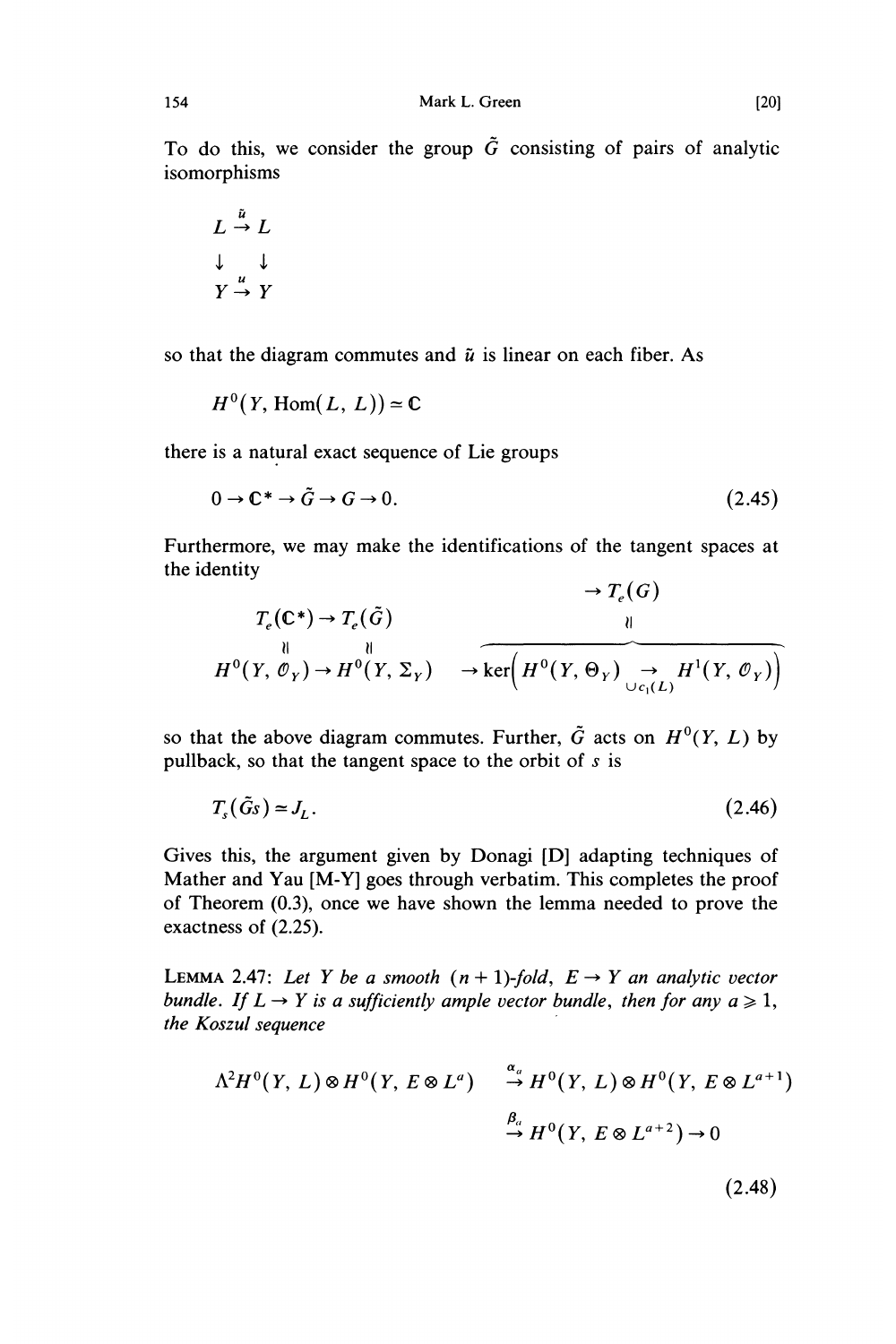is exact as far as written.

PROOF: Surjectivity of  $\beta_a$  follows from Lemma 1.28. Exactness at the middle term would follow from the surjectivity of the map

$$
H^{0}(Y, L) \otimes \ker \beta_{a-1} \stackrel{\gamma_{a}}{\to} \ker \beta_{a}
$$
 (2.49)

defined by

$$
\gamma_a \bigg( l \otimes \bigg( \sum_i s_i \otimes r_i \bigg) \bigg) = \sum_i s_i \otimes (lr_i)
$$

where  $l \in H^0(Y, L)$ ,  $s_0, \ldots, s_r$  a basis for  $H^0(Y, L)$  and  $r_i \in H^0(Y, E \otimes$  $L<sup>a</sup>$ ). To see this implication, we note that there is a commutative diagram

$$
\delta_a \qquad H^0(Y, L) \otimes \ker \beta_{a-1}
$$
  

$$
\Lambda^2 H^0(Y, L) \otimes \widetilde{H^0(Y, E \otimes L^a)} \stackrel{\alpha_a}{\to} \ker \beta_a
$$

where

$$
\delta_a\bigg(l\otimes\bigg(\sum_i s_i\otimes r_i\bigg)\bigg)=\sum_i\big(l\wedge s_i\big)\otimes r_i.
$$

Thus

$$
\operatorname{im} \gamma_a \subseteq \operatorname{im} \alpha_a
$$

so it will suffice for our purposes to show that  $\gamma_a$  is surjective.

On  $Y \times Y$ , let  $\Delta$  be the diagonal and  $\pi_1$ ,  $\pi_2$  the canonical projections. From the exact sequence

$$
0 \to \mathcal{O}_{Y \times Y}(-\Delta) \to \mathcal{O}_{Y \times Y} \to \mathcal{O}_{\Delta} \to 0
$$
\n(2.51)

tensored with  $\pi_1^*(L) \otimes \pi_2^*(E \otimes L^{a+1})$ , we conclude that

$$
\ker \beta_a \simeq H^0(Y \times Y, \, \pi_1^*(L) \otimes \pi_2^*(E \otimes L^{a+1}) \otimes \mathcal{O}_{Y \times Y}(-\Delta)). \tag{2.52}
$$

Further,  $\gamma_a$  in these terms is the map

$$
H^{0}(Y \times Y, \pi_{2}^{*}(L)) \otimes H^{0}(Y \times Y, \pi_{1}^{*}(L)
$$
  
\n
$$
\otimes \pi_{2}^{*}(E \otimes L^{a}) \otimes \mathcal{O}_{Y \times Y}(-\Delta))
$$
  
\n
$$
\stackrel{\tilde{\gamma}_{a}}{\rightarrow} H^{0}(Y \times Y, \pi_{1}^{*}(L) \otimes \pi_{2}^{*}(E \otimes L^{a+1}) \otimes \mathcal{O}_{Y \times Y}(-\Delta)).
$$
 (2.53)